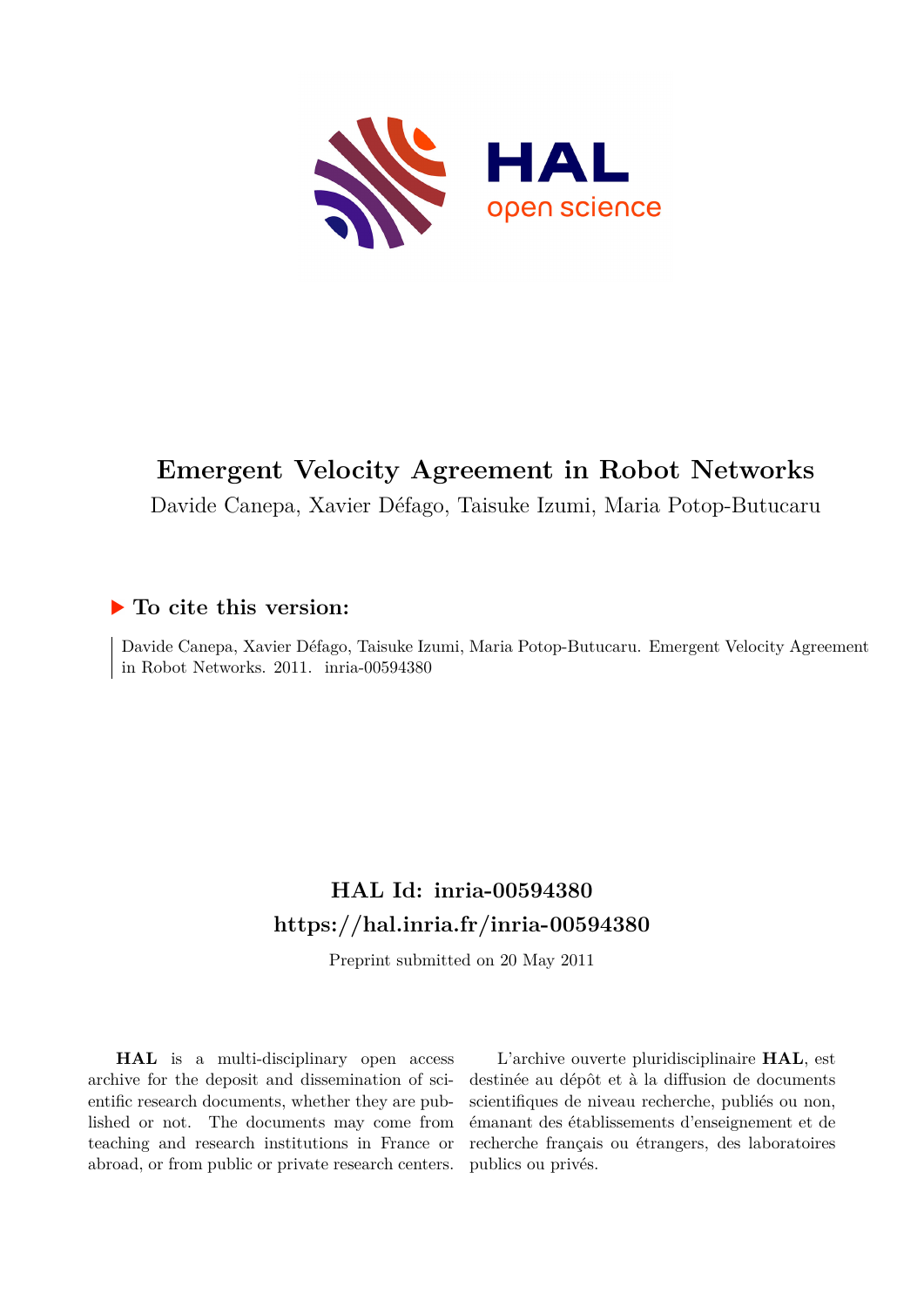## Emergent Velocity Agreement in Robot Networks

Davide Canepa<sup>∗</sup> Xavier Defago† Taisuke Izumi‡ Maria Potop-Butucaru<sup>∗</sup>

#### Abstract

In this paper we propose and prove correct a new self-stabilizing velocity agreement (flocking) algorithm for oblivious and asynchronous robot networks. Our algorithm allows a flock of uniform robots to follow a flock head emergent during the computation whatever its direction in plane. Robots are asynchronous, oblivious and do not share a common coordinate system. Our solution includes three modules architectured as follows: creation of a common coordinate system that also allows the emergence of a flock-head, setting up the flock pattern and moving the flock. The novelty of our approach steams in identifying the necessary conditions on the flock pattern placement and the velocity of the flock-head (rotation, translation or speed) that allow the flock to both follow the exact same head and to preserve the flock pattern. Additionally, our system is *self-healing* and *self-stabilizing*. In the event of the head leave (the leading robot disappears or is damaged and cannot be recognized by the other robots) the flock agrees on another head and follows the trajectory of the new head. Also, robots are oblivious (they do not recall the result of their previous computations) and we make no assumption on their initial position. The step complexity of our solution is  $O(n)$ .

<sup>∗</sup>LIP6, Univ. Pierre & Marie Curie - Paris 6, LIP6-CNRS UMR 7606, France.

<sup>†</sup> JAIST, Japan Advanced Institute in Science and Telecomunication, Japan

<sup>‡</sup>Graduate School of Engineering, Nagoya Institute of Technology, Japan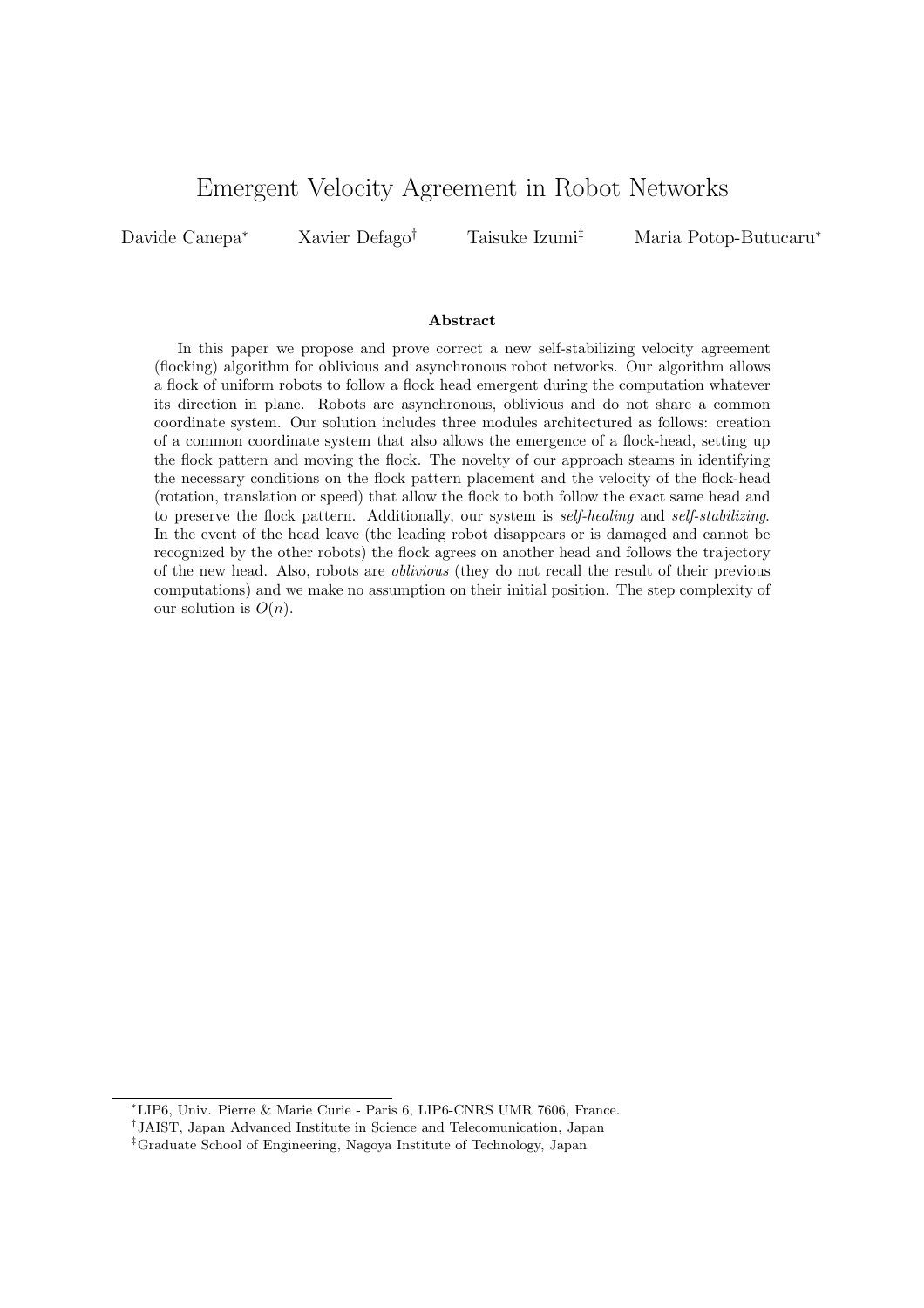## 1 Introduction

Flocking gained recently increased attention in diverse areas such as biology, economy, language study or agent/sensor networks. In biology, flocking refers the coordinate behaviour of a group of birds or animals when they sense some imminent threat or lookup for food. In economy, the emergent behaviour that regulates the stock markets can be seen as a form of flocking. The emergency of a common language in primitive societies is also an instantiation of flocking.

In the context of robot networks, flocking is the ability of a group of robots to coordinate and move in the plane or space. This coordinated motion has several civil and military applications ranging from zone exploration to space-crafts self-organization.

In distributed robot networks there are two types of agreement problems that have been studied so far: point or pattern agreement and velocity agreement. Point agreement (gathering or convergence) aims at instructing robots to reach an exact or approximate common point not known a priori. The dual is the scattering problem where robots are instructed to reach different positions in the plane. Furthermore, pattern agreement deals with instructing robots to eventually arrange in a predefined shape (i.e. circular, rectangular etc).

Velocity agreement or flocking refers the ability of robots to coordinate and move in 2D or 3D spaces without any external intervention. The literature agrees on two different strategies to implement flocking. The first strategy is based on a predefined hierarchy. That is, there is an a priori leader clearly identified in the group that will lead the group and each group member will follow the leader trajectory. An alternative is to obtain an emergent coordination of the group without a predefined leader. The difficulty of this approach comes from the permanent stress for connectivity maintenance. That is, if the flock splits then it may never converge to a single flock.

In this paper we are interested in uniform flocking strategies. That is, the head of the flock emerges during the computation hence the solution is self-healing. Also, the flock does not know a priori the motion trajectory. That is, the head of the flock will lead the flock following its own trajectory that may be predefined or decided on the fly. Our work is developed in the asynchronous CORDA model [\[5](#page-12-0), [13](#page-12-0)] one of the two theoretical models proposed so far for oblivious distributed robot networks.

The first distributed model for robot networks, SYm, was introduced by Suzuky and Yamashita [\[17](#page-12-0), [18](#page-13-0), [19\]](#page-13-0). In SYm model robots are oblivious and perform a cycle of elementary actions as follows : observation (the robot observes the environment), computation (the robot computes its next position based on the information collected in the observation phase) and motion (the robot changes its position to the newly computed position). In this model robots cannot be interrupted during the execution of a cycle. The CORDA model breaks the execution cycle in elementary actions. That is, a robot can be activated/turned off while it executes a cycle. Hence, robots are not any more synchronized.

The *flocking problem* although largely discussed for real robots  $(9, 11, 15)$  $(9, 11, 15)$  $(9, 11, 15)$  was studied from distributed theoretical point of view mainly by Prencipe [\[7](#page-12-0), [8\]](#page-12-0). The authors propose nonuniform algorithms where robots play one of the following roles: leader or follower. The leader is unique and all the followers know the leader robot. Obviously, when the leader crashes, disappears or duplicates the flock cannot finish its task. In [\[1\]](#page-12-0) we extend the results in [\[14](#page-12-0)] and propose a probabilistic flocking architecture. However, we make the assumption that the leader and consequently the flock do not change their direction and trajectory. Our current approach is different, the leader is not known a priori but it will emerge during the computation. When the current leader disappears or is damaged and not recognized as a correct robot, the other robots in the system agree on another leader and the flock can finish its task. Furthermore, the flock can change both its direction and trajectory in order to agree with the emergent leader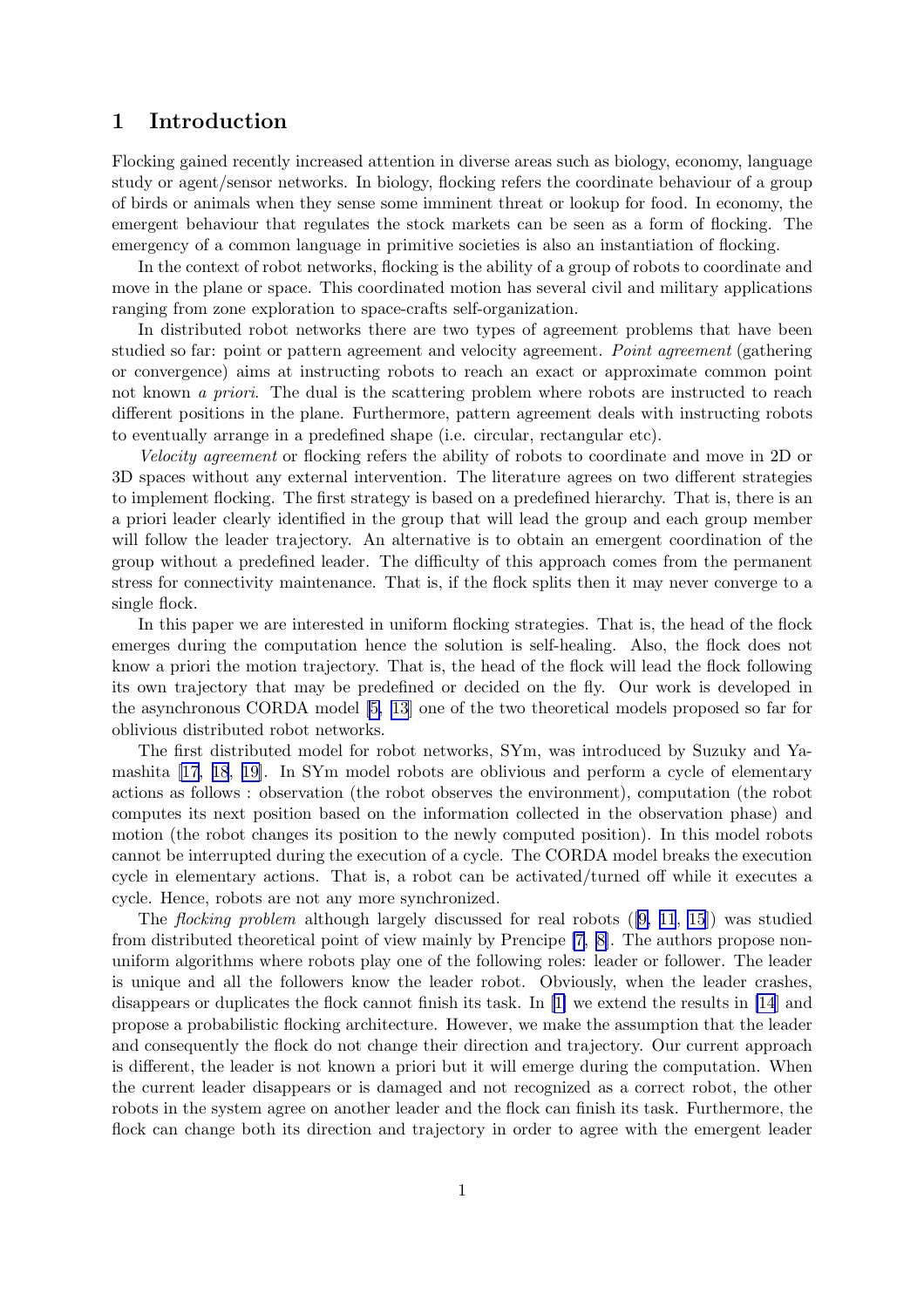velocity.

Fault-tolerant (but not self-stabilizing) flocking has been addressed in [\[16](#page-12-0), [20](#page-13-0)]. In [\[16](#page-12-0)] the authors propose a fault tolerant flocking algorithm in the SYm model using a leader oracle and a failure detector. In our solution the leader or the head of the flock emerges during the computation. Also, our solution works in asynchronous settings and their decision is solely based on their current observation. In[[20\]](#page-13-0) the authors also propose a fault tolerant flocking. It is assumed the SYm model (awaken robots execute their operations in synchronous steps) and the k-bounded scheduler (in between two actions of a robot any other robot executes at most  $k$  actions). Also the solution needs agreement on one axis, agreement on chirality and nonoblivious robots. Contrary to this approach, our solution does not need any a priori agreement on axis or chirality. Moreover, we assume oblivious robots.

Several works from robotics propose recently heuristics for flocking(e.g. [\[10](#page-12-0), [12](#page-12-0)]). In [10], for example, the authors propose a solution for non-uniform flocking. In their proposal the leader has to execute a different strategy than the rest of the flock. Hence, the system is not uniform.

Our contribution. In this paper we propose and prove correct a new asynchronous flocking algorithm in systems with oblivious and uniform robots. Additionally, we identify the necessary conditions on the flock pattern placement and the flock head velocity (rotation, translation, speed) to allow the flock to maintain the same leader and the common coordinate system and also to preserve the motion pattern. Our solution is composed of three asynchronous selfstabilizing and self-healing phases. First robots agree on a common coordinate system and a leader. Once this phase is finished robots form a flocking pattern and move preserving the same system of coordinates and the same leader. In the event of the head leave (the leading robot disappears or is damaged and cannot be recognized by the other robots) the flock agrees on another head and follows the trajectory of the new head. Also, robots are oblivious (they do not recall the result of their previous computations) and we make no assumption on their initial position. The complexity of our solution is  $O(n)$ .

Paper organization. The paper is organized as follows: Section 2 defines the model of the system, Section [3](#page-4-0) specifies the problem based on the flocking informal definitions in different areas ranging from biological systems to space navigation. In this section we also propose a brief description of our system architecture. Section [4](#page-5-0) sets up the common coordinate system, Section [5](#page-6-0) details the formation of the flocking pattern and the necessary conditions on the flock placement, Section [6](#page-8-0) proposes the rules for moving the flock and identifies the necessary conditions on the flock head velocity.

## 2 Model

Most of the notions presented in this section are borrowed from [\[8](#page-12-0), [13](#page-12-0)]. We consider a system of autonomous mobile robots that work in the CORDA model [\[13](#page-12-0)].

Each robot is capable of observing its surrounding, computing a destination based on what it observed, and moving towards the computed destination: hence it performs an (endless) cycle of observing, computing, and moving. Each robot has its own local view of the world. This view includes a local Cartesian coordinate system having an origin, a unit of length, and the directions of two coordinate axis (which we will refer to as the x and y axis), together with their orientations, identified as the positive and negative sides of the axis.

The robots are model as units with computational capabilities, which are able to freely move in the plane. They are equipped with sensors that let each robot observe the positions of the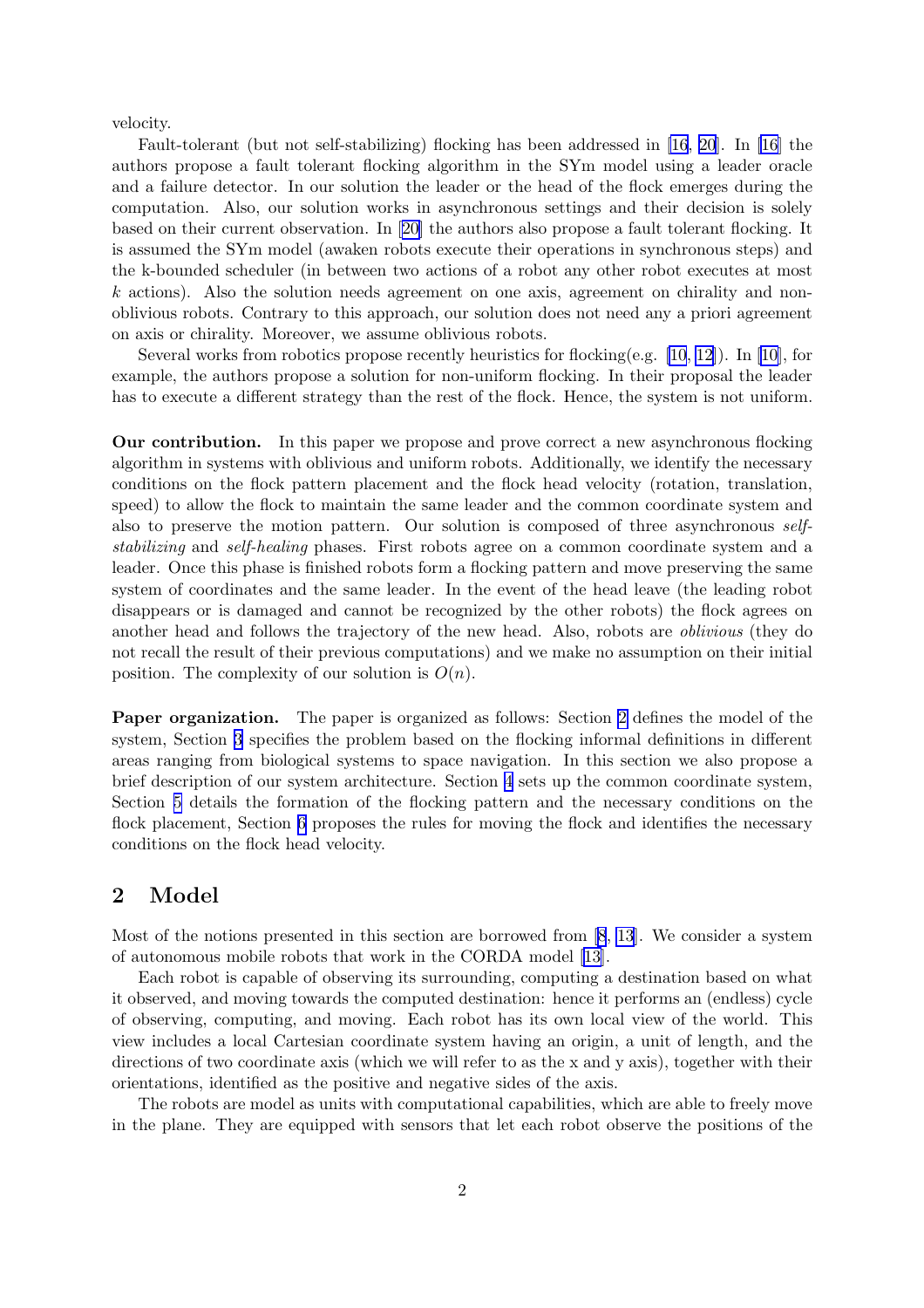<span id="page-4-0"></span>others with respect to their local coordinate system. Each robot is viewed as a point, and can see all the other robots in the flock.

The robots act totally independent and asynchronously from each other, and do not rely on any centralized directives, nor on any common notion of time. Furthermore, they are oblivious, meaning that they do not remember any previous observation nor computations performed in the previous steps. Note that this feature combined with no assumptions on the initial position of the robots gives to the algorithms designed in this model the nice property of self-stabilization [\[4](#page-12-0)]. That is, every decision taken by a robot does not depend on what happened previously in the system and robots do not use potentially corrupted data stored in their local memory.

Robots in the flock are anonymous (i.e. they are a priori indistinguishable by their appearances and they do not have any kind of identifiers that can be used during the computation). Moreover, there are no explicit direct means of communication; hence the only way they have to acquire information from their fellows robots is by observing their positions. They execute the same algorithm (the system is uniform), which takes as input the observed positions of the fellow robots, and returns a destination point towards which they target their move.

Summarizing, each robot moves totally independent and asynchronously from the others, not having any bound on the time it needs to perform a move, hence a cycle; therefore, a robot can be seen while it moves. In addition, robots are oblivious, and anonymous. We make no assumption on the initial position of robots or a common coordinate system.

## 3 The flocking problem

Reynolds proposed in the mid of 80's three rules that have to be respected by any algorithm that simulates a flock-like behaviour. He successfully applied these rules in designing several animations. At that time the flock entities were called boids and the model was as follows: each boid has the ability to sense its local neighbours; each boid can sense the whole environment, all boids recalculate their current state simultaneously once each time unit during the simulation.

In this model, according to Reynolds, the flocking rules are as follows:

- Separation: steer to avoid crowding local flock-mates.
- Alignment: steer towards the average heading of local flock-mates.
- Cohesion: steer to move toward the average position of local flock mates.

Interestingly, the model proposed by Reynolds is similar to the previously described SYm model. Robots can sense the environment (the other robots in the system) and they periodically and simultaneously recalculate their state. However, in CORDA model (the one used in the current work) the computation is asynchronous. Nevertheless, the main and important difference with respect to the Reynolds assumptions is the impossibility to use the history of the computation in order to implement the flocking rules. Note that the second rule of Reynolds indirectly use this information. Therefore, in the case of robot networks these rules should be adapted.

In distributed robot networks acceptance, flocking allows a group or a formation of robots to change their position either by following a pre-designated or an emergent leader. In this case the flocking is reffered as *uniform*. Intuitively, a flock is a group of robots that move in the plane in order to execute a task while maintaining a specific formation. This informal definition implicitly assumes the existence of an unique leader of the flock that will lead the group during the task execution and the existence of a flocking pattern. Also it is assumed a virtual link between the head and the rest of the group. Therefore, three elements seem to be essential in the definition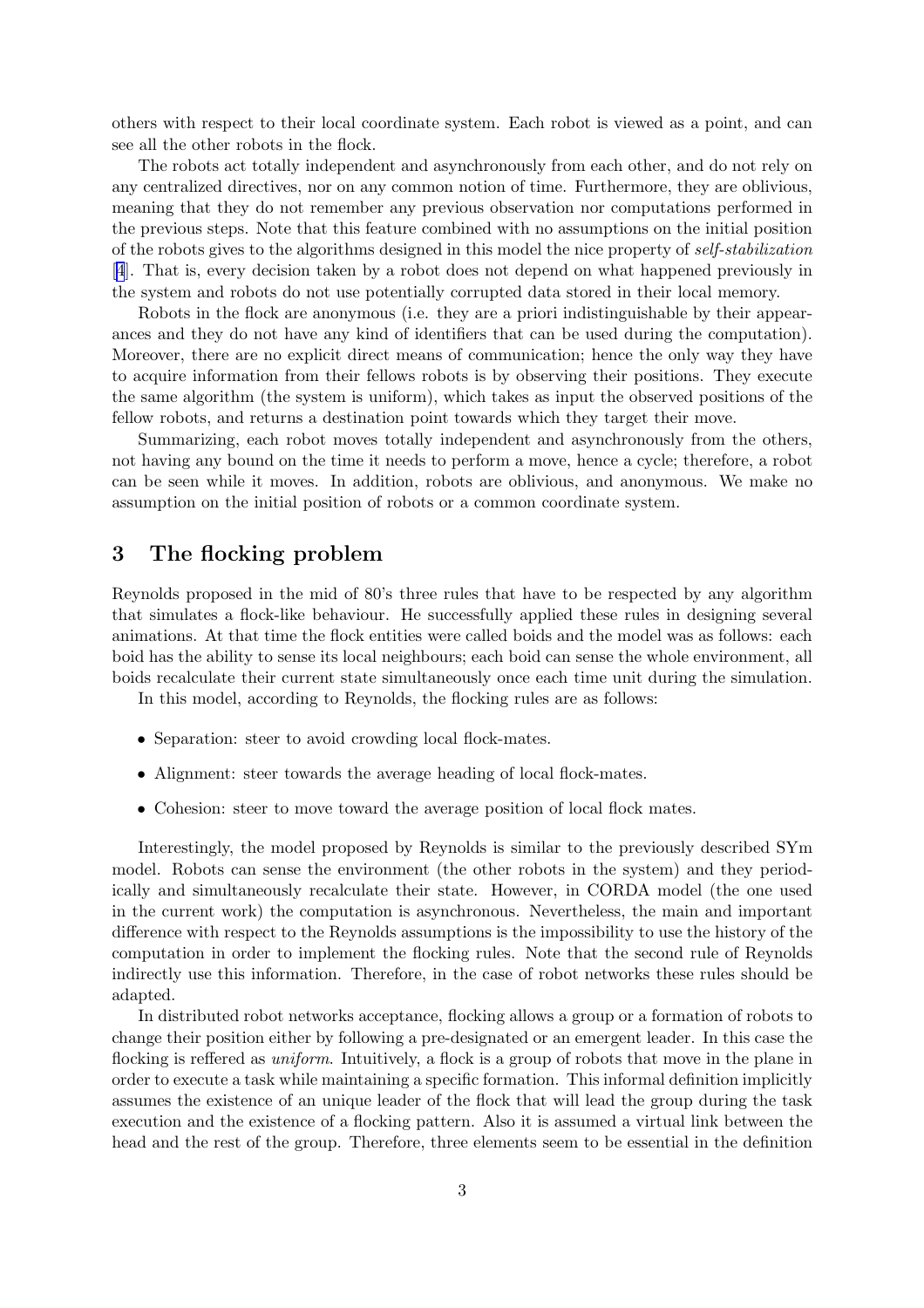<span id="page-5-0"></span>of the flocking : the head or the leader of the group, the pattern and the orientation of the pattern with respect to the leader. Based on these elements, flocking can be seen as the motion of the virtual rigid formed by the flock and its head following a trajectory predefined or defined on-the-fly. It follows that both the flock and its head periodically synchronize their velocity in order to maintain the flock. In the following we specify the uniform flocking problem (i.e. the leader emerges during the computation). We first recall the definition of leader election and pattern formation. According to a recent study, [\[3, 6](#page-12-0)], pattern formation and leader election are related problems. Our specification naturally extends this observation to the flocking problem.

**Definition 1 (Leader Election)** [[6](#page-12-0)] Given the positions of n robots in the plane, the n robots are able to deterministically agree on the same robot called the leader.

**Definition 2 (Pattern Formation)** [\[6\]](#page-12-0) The robots have in input the same pattern, called the target pattern  $F$ , described as a set of positions in the plane given in lexicographic order (each robot sees the same pattern according to the direction and orientation of its local coordinate system). They are required to form the pattern: at the end of the computation, the positions of the robots coincide, in everybody's local view, with the positions of  $\mathcal{F}$ , where  $\mathcal{F}$  may be translated, rotated, and scaled in each local coordinate system.

**Definition 3 (Uniform Flocking)** Let  $r_1 \ldots r_n$  be a set of robots and let  $\mathcal F$  be the flocking pattern. The set of robots satisfy the flocking specification if the following properties hold:

- head/leader emergence eventually robots agree on an unique head (leader),  $r_1$ ;
- pattern emergence eventually robots,  $r_2, \ldots, r_n$ , form the pattern  $\mathcal{F}$ ;
- velocity agreement after any modification of the  $r_0$  position, robots in the pattern rotate and translate  $\mathcal F$  in order to converge to the same relative position and orientation between  $r_0$  and  $\mathcal F$  as it was before the modification.
- no collision *any robot motion is collision free.*

Note the common flavour between the Reynolds rules and the above properties. No collision property corresponds to the separation rule. Velocity agreement corresponds to the alignment rule and finally leader and pattern emergence are similar to the cohesion property.

In the following we combine three different tasks to solve the uniform flocking in systems where robots are asynchronous, do not share the same coordinate systems, are oblivious and uniform. First, we design a novel strategy for equipping a set of robots with a common coordinate systems. To this end we propose a probabilistic strategy that creates two singularity points. Then, we combine this module with existing probabilistic election strategies  $([1, 2])$  $([1, 2])$  $([1, 2])$ in order to create the third singularity point. The motion of this third point will eventually designate the head of the flock (robot  $r_0$ ) and the orientation of the common coordinate system. Then, the emergent common coordinate system is further used by all the robots but  $r_0$ to arrange themselves in a flocking pattern,  $\mathcal{F}$ , that will further follow the head  $r_0$ . During the pattern motion, both the head and the common coordinate system are preserved.

## 4 Common Coordinate System and Flock Head Emergence

The construction of a common coordinate system is as follows. First, robots agree on one axis, then they agree on the second axis, orientation of axis and the head of the flock. Due to space limitation, the details and the correctness proof of these algorithms are proposed in the Annexes (section [9](#page-14-0)).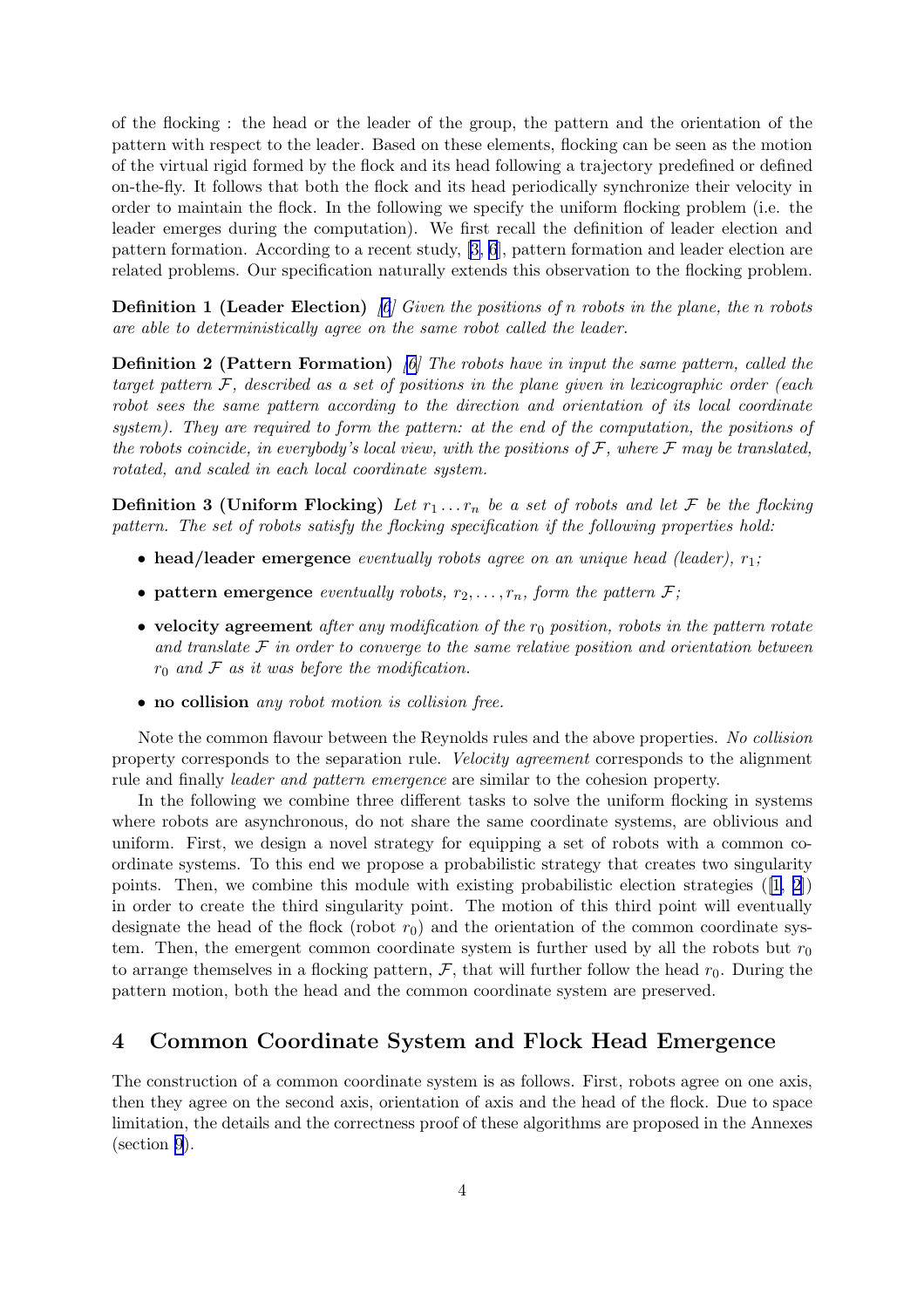<span id="page-6-0"></span>

Figure 1: Alignment of Far Robots and Leader

Agreement on the first axis. Note that one axis is defined by two distinct points. The algorithm idea is very simple: robots compute the barycentre of their convex hull. The furtherest couples of robots with respect to the barycentre (if their number is greater than one) probabilistically move further from the barycentre along the line defined by themselves and the barycentre. Two robots  $r_i$  and  $r_j$  belong to the set of the Far Robots if dist(i, j)  $\geq$  dist(w,k)  $\forall$ w,k robots in the system. With high probability the above strategy converges to a configuration where the set Far Robots contains an unique couple of robots.

Agreement on the second axis. The construction of this second axis is conditioned by the existence of two unique nodes. We chose these two nodes as follows: one is the centre of smallest enclosing circle while the second one is given by any leader election algorithm. Several papers discuss the election of a leader (e.g. [\[1, 2](#page-12-0)]).

Axis orientation and flock head emergence. In order to orient the axis we first align the two Far Robots,  $R_A$  and  $R_B$ , and the leader (see Figure 1). Once the alignment is performed, the first is oriented instructing the leader to create a disimetry between the two points.

The alignment strategy is as follows. If the leader is not aligned with the other two robots then it will choose between the two robots belonging to the Far Robots the one with a bigger value of x. In case of symmetry, a bigger value of y. Then, it will move toward the intersection of the radius of that robot and the circumference of the cercle with center in  $O$  (the center of the  $SEC)$  and the radius equal to  $dist(O, Leader)$ . Finally, the robot not chosen by the Leader (referred as  $R_B$ ) will align with the other two robots.  $R_B$  moves only when the Leader is aligned with  $R_A$ . That is, when one of the two Far robots, sees that the Leader is aligned with the other Far Robot and O, then it moves following the  $SEC$  until it forms a line with the Leader, the center of the SEC and the other robot in Far Robots. Note that the two Far Robots are on the SEC.

For now on, the Far Robots nearest to the Leader will be referred as  $R1$  and the other one  $R2.$  Robot  $R1$  will play the **flock head** role.

## 5 Pattern Emergence

In this section we address the formation of the flocking pattern. Note that we work in a system where robots do not have a common coordinate system. The previous section propose strategies to uniquely identify 3 robots that altogether with the center of the SEC define a common coordinate system. In the following, we assume that over the initial set of  $n$  robots 3 robots (referred in the previous section Leader, R1 and R2) are reserved for maintaining the coordinate system while the other  $n-3$  can be placed in any shape that will be further reffered as the flocking pattern. However, we impose a condition on the placement of the shape with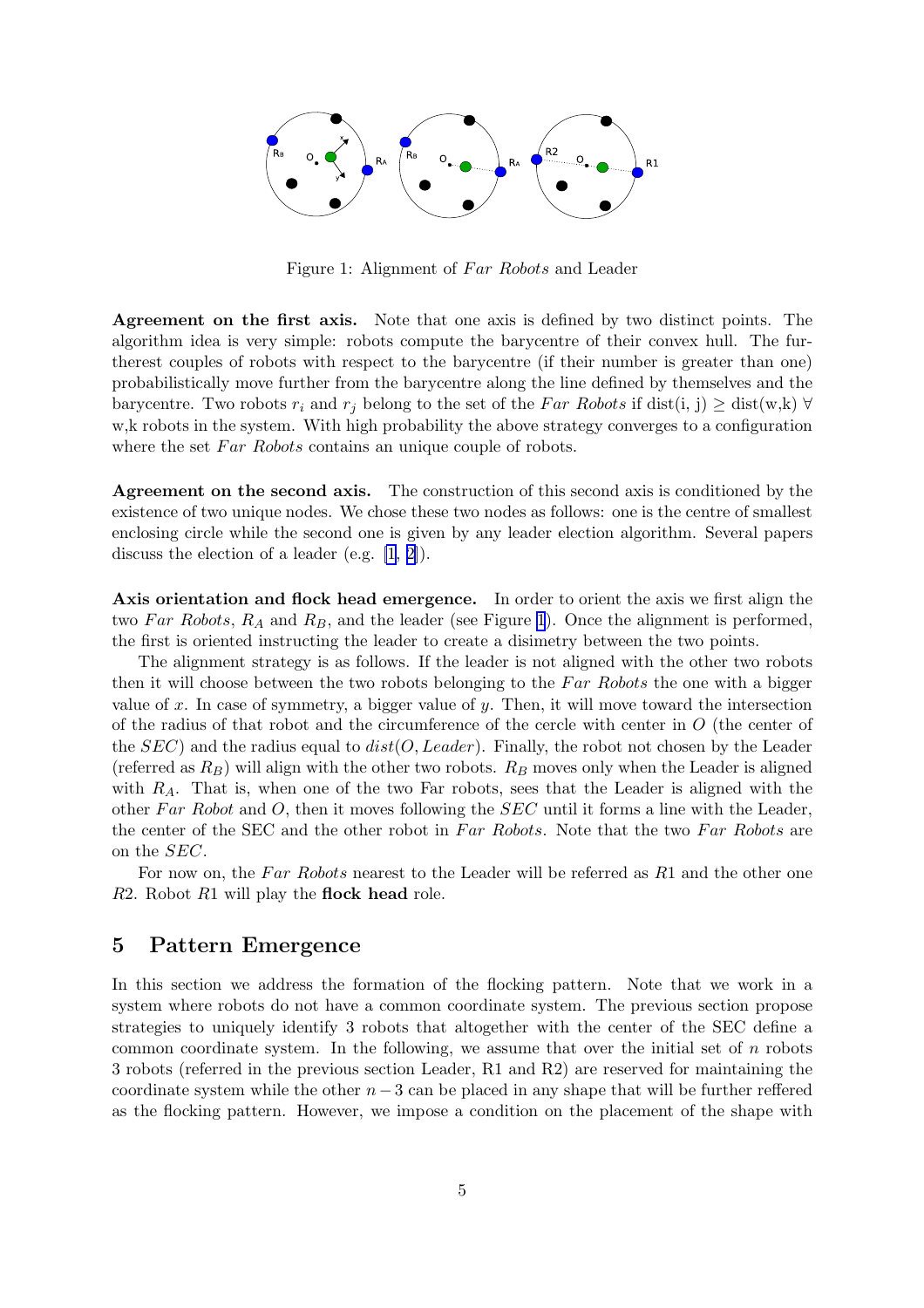<span id="page-7-0"></span>respect to the position of the robots that define the references (Leader, R1 and R2) in order to preserve both the unicity of the references and the common coordinate system.

Lemma 1 The area where the pattern is placed has to satisfy the following three conditions in order to preserve the common coordinate system defined by Leader, R1 and R2.

- 1. All robots must be inside the circumference having  $\overline{R1R2}$  as diameter.
- 2. All the robots must be in the side of the SEC with R2 and y negative.
- 3. The circle with radius dist(Leader, O) and center in O must be empty.

**Proof:** If a robot moves outside the  $SEC$ , at the next round<sup>1</sup> the  $SEC$  will change and consequently the references. It follows the necessity of condition one. If there exist robots in symmetrical positions with respect to the  $x$  axis, then the system loses the capability to distinguish R1 and R2. This proves the necessity of point two. Point three is motivated by the need of an unique leader. If a robot goes closer to the center of the SEC than the leader then it becomes Leader and so the references will change.

In order to realize the flocking additional constraints on the shape of the area where the pattern is deployed are needed. These conditions will be discussed in the next section.

The flocking pattern is obtained in two steps. A first step called bootstraping and a second step that is basically a colission free strategy to move to the pattern positions. In between these two phases the Leader will move perpendiculary to the segment R1R2 in order to orient the second axis. This orientation will be used by the robots in defining a total order among them.

Pattern Bootstraping. The bootstraping process takes two phases. In the first phase, all robots but the leader are placed on the smallest enclosing circle(SEC). First, the robots closest to the boundaries of the SEC are placed, then recursivelly the other robots. The algorithm avoids collisions and ensures that robots preserve the referenced (e.g. Leader, R1 and R2) computed in the previous section. In the second phase, the robots on the SEC but R1 will be placed on the semi-circle not occupied by the R1 as follows. R1 is in the position  $SEC \cap [O, Leader)$ and R2 is on the opposite side of the *SEC*. The other robots are disposed on the quarter of circle around R2. During this process the references are used to help the deployement of the others robots. Also, the movement of robots is done such that the semantic of the references is preserved. The code of the algorithms and their analysis are proposed in Annexes, Section [10](#page-16-0).

Flocking Pattern Formation. In the following we defined the flocking pattern robots can form in order to maintain the common coordinate system and the references defined in the previous section.

The flocking pattern  $\mathcal{F} = \{p_1, p_2, \cdots, p_{n-3}, p_o, p_{R2}\}\$ is the set of points given in input to the robots. It has two distinguished points  $p<sub>o</sub>$  and  $p<sub>R2</sub>$ . We call the two distinguished points the Anchor Bolts of the pattern, that will correspond to the position of robots R2 and to the point  $(O, dist(Leader, O))$  of the common coordinate system. Note that robots start this phase in the following configuration: The segment OLeader is perpendicular to the segment R1R2 (where  $O$  is the center of the SEC) and all the other robots are disposed on the quarter of circle around R2. In order to form the flocking pattern in a colision free manner robots adopt the following strategy. First, all robots but the references hook the pattern, eventually scale and rotate it to R2 and to the point  $(O, dist(Leader, O))$ . Then they totally order the set of

 ${}^{1}$ A round is a fragment of execution where each robot in the system executes its actions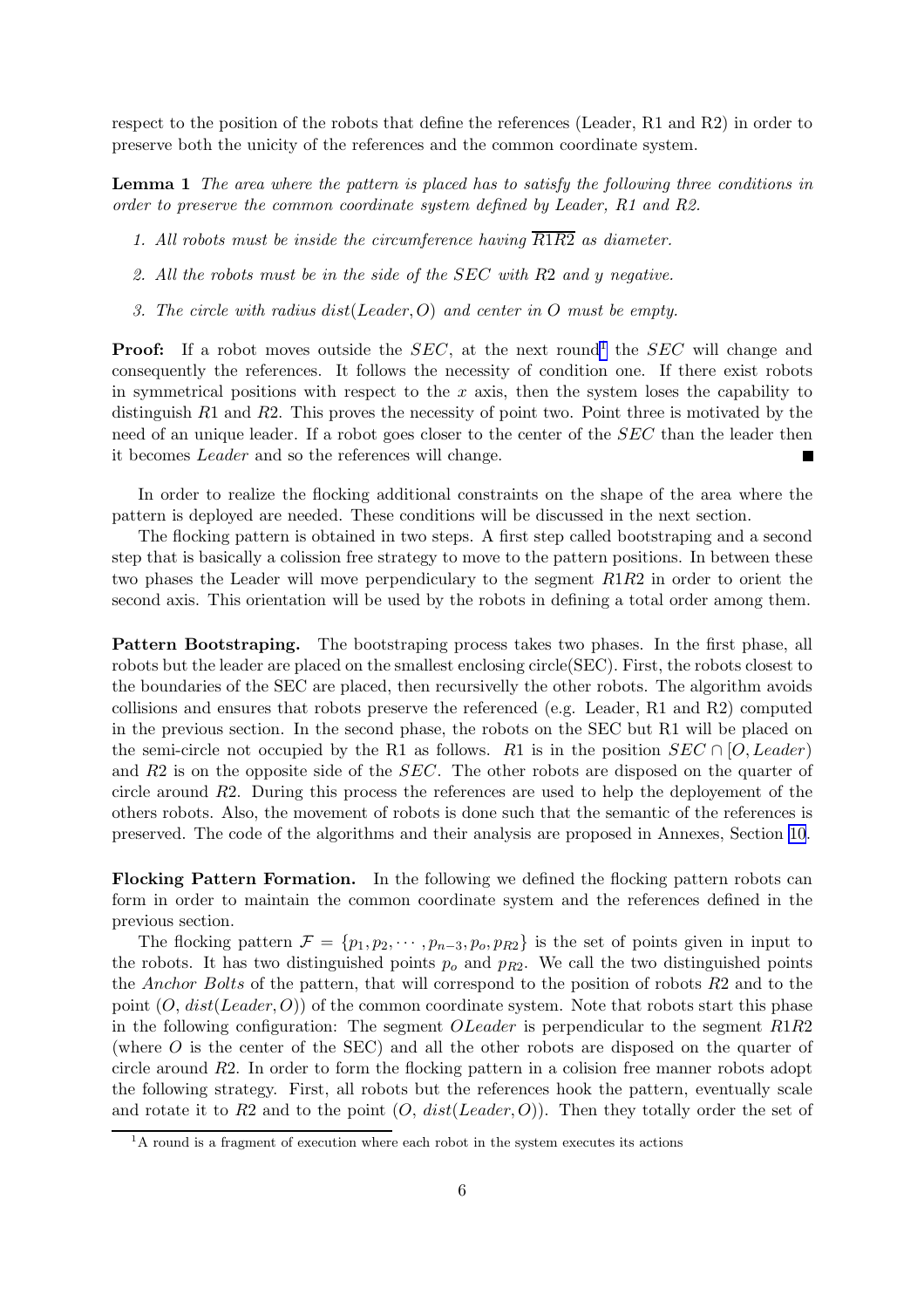

Figure 2: Pattern formation strategy

<span id="page-8-0"></span>robots based on their coordinates in the common coordinate system and associate to each robot a position in the pattern. Since the order is based on the common coordinate system, all robots will define the exact same order. Then robots move following their order hence collisions are avoided. In Figure 2 robot  $r_2$  has a trajectory that intersects the trajectory of both robots  $r_1$ and  $r_3$ . However collisions are avoided since following the total order  $r_1$  moves first, then  $r_2$ and finally  $r_3$ . The detailed code of the algorithm and its analysis are proposed in Annexes, Section [11.](#page-20-0)

Once the flocking pattern is formed the Leader moves to the center of the SEC. This last movement brings the robots in what will be called latter Flocking Formation. The motion of this formation will be studied in the next section.

## 6 Velocity Agreement

In this section we propose a strategy to synchronize the Flocking Formation and the head of the flock. The idea is to use  $R1$  and  $R2$  as two ends of a virtual spring. The other robots will be "pulled" by  $R_1$  and "pushed" by  $R_2$ . Any time  $R_1$  or  $R_2$  moves, the center of the SEC changes. It follows that the Flocking Formation is not valid since the Leader position in not anymore on the center of the SEC. Then, the motion of  $R_1$  and  $R_2$  is blocked until the flocking pattern is reformed. The Leader moves back to the center of the SEC which makes the Focking Formation valid and deblocks the motion of robots  $R_1$  and  $R_2$ .

In the following we precisely characterize two safe regions  $\mathcal M$  and  $\mathcal K$ .  $\mathcal M$  is the zone where R1 is allowed to move and K is the area where the pattern can be disposed. In the following we propose a general definition of  $\mathcal M$  and  $\mathcal K$ .

**Definition 4** Let M be the area with  $y \geq \pm (kx + R1)$ . Let K be the area between the axis  $y = \pm h'x$  for  $y < 0$  and  $y = \pm hx + R2$  for  $y < 0$ .

We additionally define two particular angles,  $\alpha$  and  $\beta$  between the axis that border M and K. Latter, we prove that  $\alpha$  and  $\beta$  should be greater than  $90^0$  in order to verify the conditions stated in Lemma [1.](#page-7-0)

**Definition 5** Let  $\alpha$  be the angle between  $y = \pm hx + R2$  and  $y = \mp kx + R1$ . Let denote by A the intersection of these two lines. Let  $\beta$  be the angle between  $y = \pm h'x$  and  $y = \mp kx$  (see Figure [3\)](#page-9-0).

The flocking algorithm, Algorithm [6.1](#page-9-0) is executed only when the Flocking Formation is reached (see Section [5\)](#page-6-0). The algorithm foresee the movement of robots  $R1, R2$  and the Leader. R1 is the robot that imposes the direction of the movement so it can move to any point in the  $M$  area. When it moves, thanks to the constraints we have imposed, the references hold steady and so, at the next observation, all the robots can recognize the references: Leader, R1 and R2.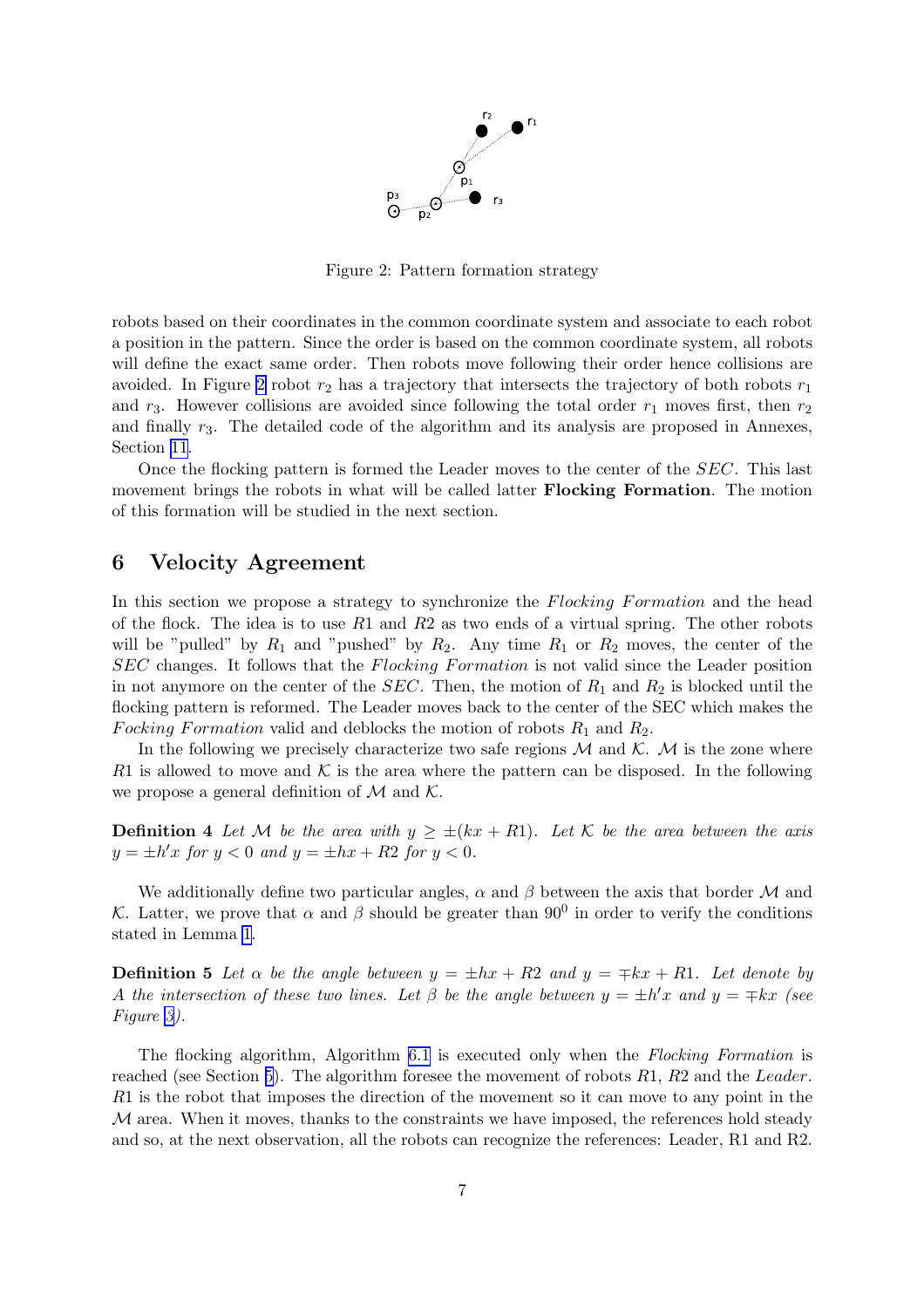<span id="page-9-0"></span>

Figure 3: Angles  $\alpha$  and  $\beta$  and the safe areas M and K

Additionally, all the other robots will be inside the SEC (on the R2 side). Then, all the other robots but  $R2$  execute the flocking pattern formation algorithm (presented in Section [5](#page-6-0)) to align the pattern to the new direction (defined by the axis  $R2R1$ ). Once the Flocking Formation is recreated the robots R1 or R2 can move again.

When the distance between R1 and R2 is greater than some parameter  $d_{Rmax}$ , then R2 moves inside the  $K$  area (along the R2R1 segment) within distance d. Following Lemma 2 below this distance should be less or equal than  $\left(\frac{dist(R1R2)}{2} - \frac{dist(R1B)}{2cos\delta}\right)$  where B is the closest robot to R2 and  $\delta$  is the angle  $\angle R2R1B$ .

1) if (Robots form the Flocking Formation) If  $(dist(R1, R2) < d_{Rmax}$ then R1 moves to a point  $\in \mathcal{M}$ ; 2) else if  $(dist(R1, R2) \geq d_{Rmax})$ then R2 moves within distance d along the segment  $R2R1$ ; 3) else Leader moves perpendicular to  $R1R2$  at the center of the SEC;

then robots execute Flocking Formation algorithm (Section [5\)](#page-6-0).

Algorithm 6.1: The motion of the Flocking Formation with parameters d and  $d_{Rmax}$ .

In the sequel we determine the relation between the axis that define the areas  $\mathcal M$  and  $\mathcal K$ (i.e. angles  $\alpha$  and  $\beta$ ) so that after each movement of R1 or R2 all the references are preserved. Firstly, we must guarantee that the SEC will change coherently with the movement of R1 and R2. At each step the  $SEC$  corresponds to the circumference having R1 and R2 as diameter.

**Lemma 2** Let  $R1'$  be the point where robot  $R1$  moves (inside the  $M$  area). The circle having as diameter R1'R2 contains all the robots if the angle  $\alpha$  is at least 90<sup>0</sup>.

**Proof:** Consider the worst case:  $R1'$  belongs to  $y = \pm kx + R1$  and there exists a robot  $B \neq$ R2 on the border of the M areas:  $y = \pm hx + R2$ . Without restraining the generality consider the case where  $R1'$  moves on the segment  $y = -kx + R1$  and B is on the line  $y = hx + R2$ . When  $R1'$  diverges from  $R1$  the circumference of the new SEC defined by the point  $R1'$  and  $R2$ intersects the line R1B in a point T. When  $\alpha < 90^0$  and R1' diverges from R1, T moves inside the segment  $R1B$  towards R1. Hence, at least one robot in the formation (robot  $B$ ) will be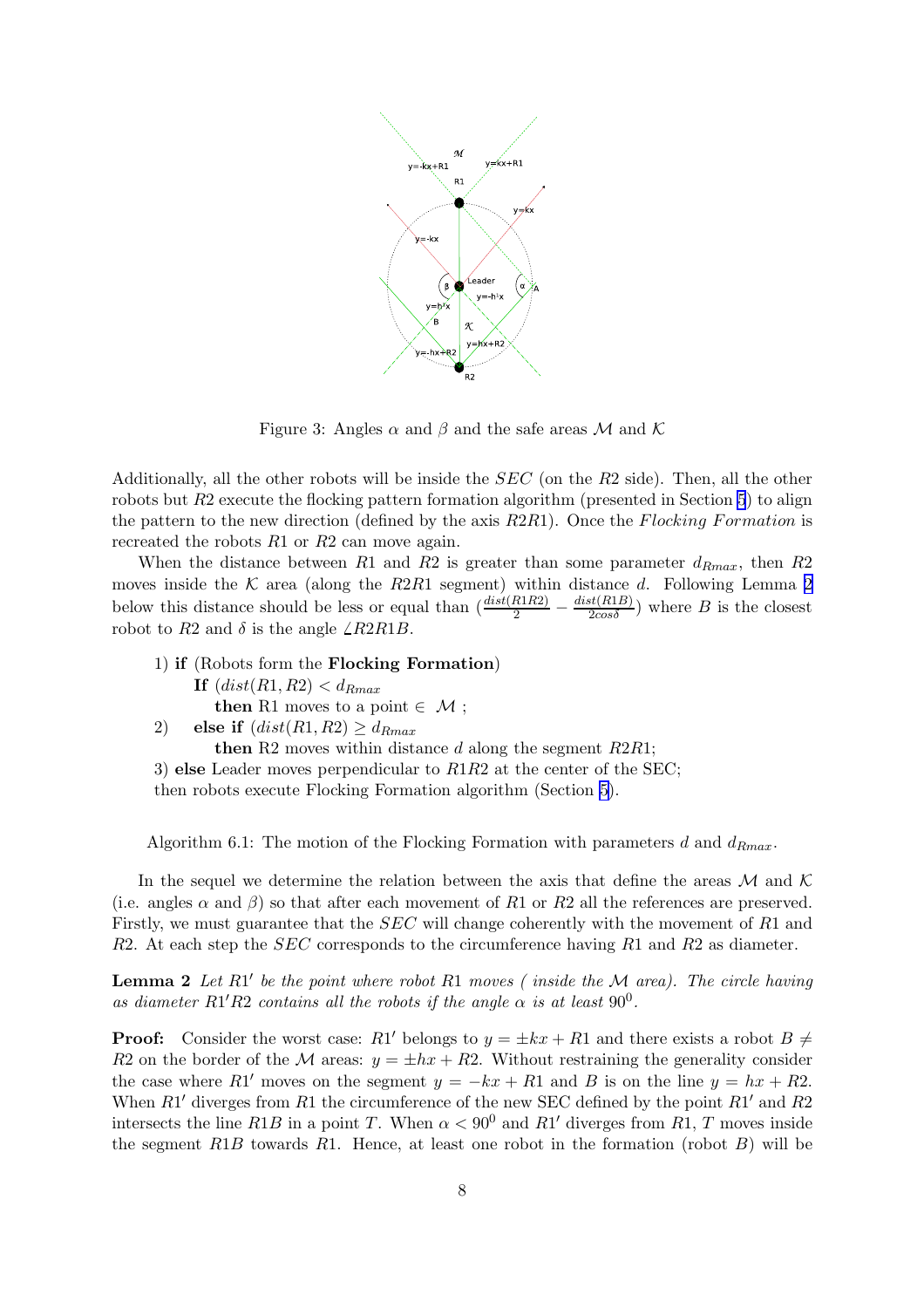

Figure 4: Angle β

outside the new position of the SEC. When  $\alpha \geq 90^0$  and  $R1'$  diverges from R1 the T diverges from B hence every robot in the formation will be inside the new SEC.

**Lemma 3** After the movement of  $R2$ , the circle having as diameter  $R1R2'$ , contains all the robots if  $d \leq \left(\frac{dist(R1R2)}{2} - \frac{dist(R1B)}{2cos\delta}\right)$  where B is the closest robot to R2 and  $\delta$  is the angle  $LR2R1B.$ 

**Proof:** According to Algorithm [6](#page-9-0).1,  $R2$  will move on the y axis within distance d from its current position. Let this position be  $R2'$ . Now we will find a value of  $d$  such that any robot inside the K zone, is always inner (or at least on) the circumference having  $R1R2'$  as diameter. Consider the robot  $B$  such that after  $R2$  moves,  $B$  is on the border of the new SEC and no other robot is outside the new SEC. Let  $\delta$  be the angle between R2, R1 and B. Using simple geometrical constructions it follows that d, the maximal distance R2 can move, should less or equal than  $\left(\frac{dist(R1R2)}{2} - \frac{dist(R1B)}{2cos\delta}\right)$ .

Note that after the movement of  $R1$  or  $R2$  they are still in the set  $Far \, Robots$ .

In the following we identify a second relation between the axis defining the areas  $\mathcal M$  and  $\mathcal K$ in order to verify the conditions of Lemma [1.](#page-7-0)

Lemma 4 After the movement of R1 or R2, the Leader is preserved and also the references, if  $\beta \geq 90^0$  (Figure 4).

**Proof:** Now we will find the smallest value of  $\beta$  such that the Leader is preserved. First, note that the pattern formation algorithm described in the previous sections starts only if the Leader is perpendicular to the  $R1R2$  axis, with respect the center of the SEC. So, if one of R1 or R2 moves, the only one that can move after them is the Leader. Then, all the other robots must wait until it reaches its final position. After the Leader motion it is still the Leader since it is the closest to the SEC.

Note also that if R2 moves, the Leader is always preserved independently of the value of  $\beta$ . In this case the new center  $O'$  of the *SEC* will ever be on the *R1R2* axis, between the *Leader* and R1. Once again the Leader is preserved since it is the closest robot to  $O'$ .

Cosider the case  $R1$  moves. In the worst case  $R1$  moves on the border of  $M$ . Let  $R1'$  be the next position of R1. At each point  $R1'$  corresponds a new point  $O'$  (the middle point of the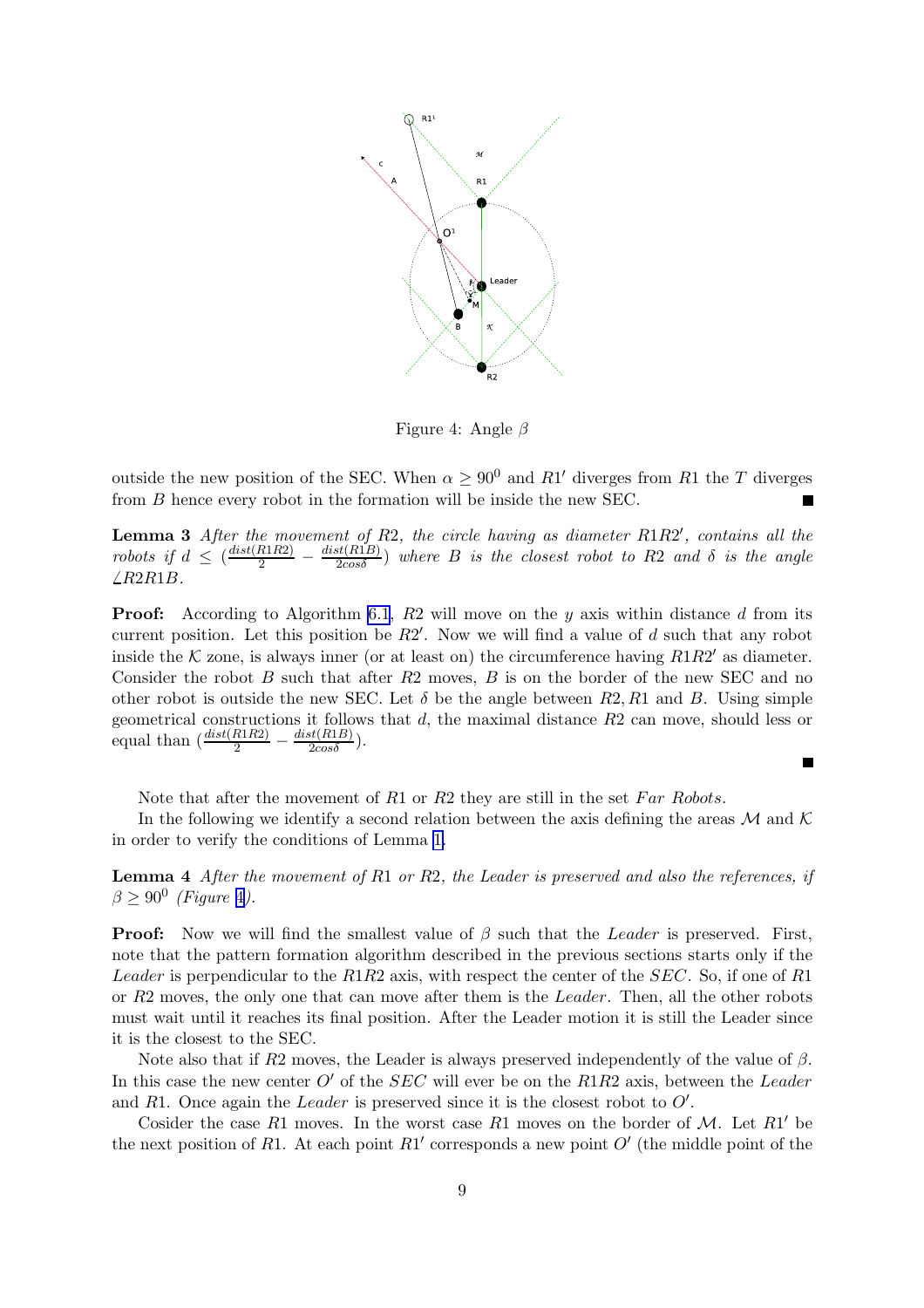segment  $\overline{R1'R2}$ ) which is the center of the new SEC. If  $R1'$  moves on the axis  $y \geq \pm kx + R1$ , then O' moves on the parallel axis  $y \geq \pm kx$  and if R1' goes to infinity, then O' also goes to infinity.

Let B be a robot on one of the borders of K,  $y = \pm h'x$  for  $y < 0$ . In the following we determin the value of  $\beta$  in order to preserve the Leader. That is, there is no robot closer to O' than the Leader. Assume robot  $B$  and Leader are equidistant with respect to  $O'$ . Let  $M$  be the middle point of the segment BLeader. Notice that :

1) if Leader and B are equidistant to O' then the triangle  $(B, O', Leader)$  is isosceles.

2) if the triangle  $(B, O', Leader)$  is isosceles then the angle  $\gamma$  between Leader, M, O' is right. It follows that  $\beta < 90^0$ .

So, in order to never have  $\overline{O'Leader} \leq \overline{O'B}$ ,  $\beta \geq 90^0$ .

Lemma 5 Starting in any configuration or after any movement of robot R1 or robot R2 the the system converges to the flocking specification in  $O(n)$  steps.

**Proof:** Starting in a configuration that is not a Flocking Formation the system converges in  $O(n)$  to a Flocking Formation (the analysis is provided in the Annexes). After the movement of either  $R1$  or  $R2$ , the center of the  $SEC$  will change. It follows that the Leader is not anymore on the center of the SEC and the Flocking Formation is invalide. Now, due to the first condition in Algorithm [6.1](#page-9-0) any movement of R1 or R2 is impossible. Then the flocking formation algorithm is executed until a new Focking Formation, consistent with the new references, will be reached. Following the analysis provided in the Annexes this takes  $O(n)$  steps. Then,  $R_1$  and  $R_2$  are again free to move.

## 7 Conclusions and open questions

The current work studies the flocking problem in the most generic settings: asynchronous robot networks, oblivious robots, arbitrary initial positions. We proposed a solution with nice self<sup>∗</sup> properties. That is, in the event of the head leave the flock agrees on another head. Moreover, robots are oblivious, can start in any initial configuration and do not share any common knowledge. Additionally, the flock follows the head whatever its trajectory. Also, the algorithm makes sure that the flock will follow the same head (once emerged) and the system of coordinates does not change during the execution. To this end we identified the necessary conditions that both the pattern and the head velocity have to satisfy in order to maintain the flock pattern, the same unique head and the same coordinate system.

A nice extension of this problem would be to use energy constraints as in biological systems. There, in order to conserve the energy of the group, the head is replaced from time to time. Including energy considerations in the model is a challenge in itself. Also, assuming that heads may change in order to conserve the energy of the group it is also assumed that some kind of common knowledge is shared by all the members of the group. This common knowledge may help in bypassing the impossibility results related to symmetric configurations. Another interesting extension would be the volumic model. The current solution cannot work in these settings since it is based essentially on alignement properties.

Acknowledgements The last author would like to thank Ted Herman for helpfull discussions related to flocking in biological systems that inspired the current specification and also the open question stated in the Conclusion section.

Н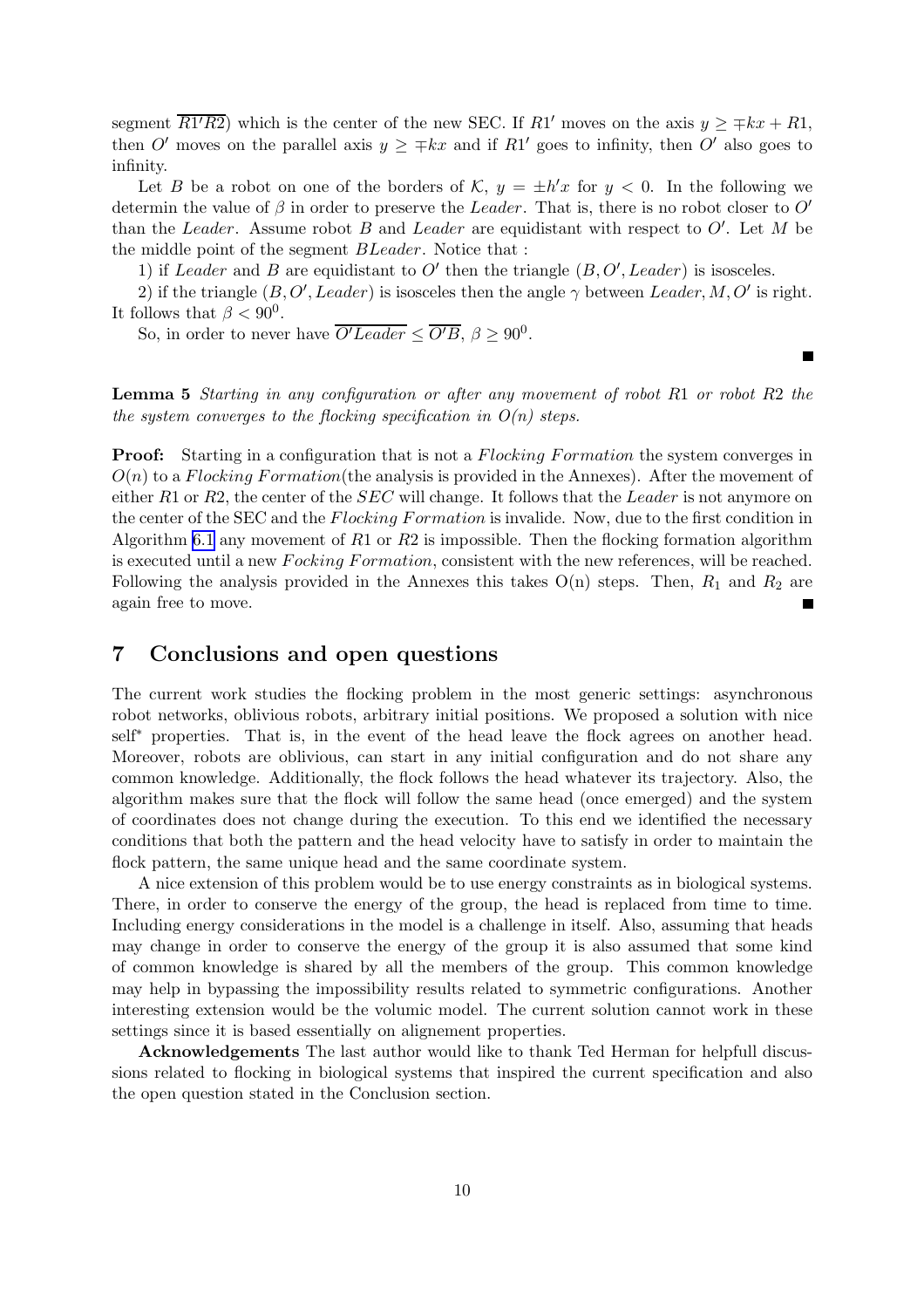## <span id="page-12-0"></span>References

- [1] Davide Canepa and Maria Gradinariu Potop-Butucaru. Stabilizing flocking via leader election in robot networks. In SSS, pages 52–66, 2007.
- [2] Yoann Dieudonne and Franck Petit. Circle formation of weak robots and lyndon words. Inf. Process. Lett., 101(4):156–162, 2007.
- [3] Yoann Dieudonné, Franck Petit, and Vincent Villain. Leader election problem versus pattern formation problem. In DISC, pages 267–281, 2010.
- [4] Shlomi Dolev. Self-stabilization. MIT Press, 2000.
- [5] P. Flocchini, G. Prencipe, N. Santoro, and P. Widmayer. Distributed coordination of a set of autonomous mobile robots. IVS, pages 480-485., 2000.
- [6] Paola Flocchini, Giuseppe Prencipe, Nicola Santoro, and Peter Widmayer. Arbitrary pattern formation by asynchronous, anonymous, oblivious robots. Theor. Comput. Sci., 407(1-3):412–447, 2008.
- [7] V. Gervasi and G. Prencipe. Coordination without communication: The case of the flocking problem. Discrete Applied Mathemathics, 2003.
- [8] Vincenzo Gervasi and Giuseppe Prencipe. Flocking by a set of autonomous mobile robots. Technical Report TR-01-24, Universitat di Pisa, 2001.
- [9] A. Qadi Jiangyang Huang, S.M. Farritor and S. Goddard. Localization and follow-theleader control of a heterogeneous group of mobile robots. Mechatronics, IEEE/ASME Transactions on, 11:205–215, 2006.
- [10] Geunho Lee and Nak Young Chong. Adaptive flocking of robot swarms: Algorithms and properties. IEICE Transactions, 91-B(9):2848–2855, 2008.
- [11] Magnus Lindhe. A flocking and obstacle avoidance algorithm for mobile robots. PhD thesis, KTH Stockholm, 2004.
- [12] Christoph Moeslinger, Thomas Schmickl, and Karl Crailsheim. Emergent flocking with lowend swarm robots. In Proceedings of the 7th international conference on Swarm intelligence, ANTS'10, pages 424–431, 2010.
- [13] G. Prencipe. Corda: Distributed coordination of a set of autonomous mobile robots. Proc. ERSADS, pages 185–190, May 2001., 2001.
- [14] Giuseppe Prencipe. Achievable patterns by an even number of autonomous mobile robots. Technical Report TR-00-11 Universitat di Pisa, 17 2000.
- [15] P. Renaud, E. Cervera, and P. Martiner. Towards a reliable vision-based mobile robot formation control. Mechatronics, IEEE/ASME Transactions on, 4:3176– 3181, 2004.
- [16] Samia Souissi, Taisuke Izumi, and Koichi Wada. Oracle-based flocking of mobile robots in crash-recovery model. In SSS, pages 683–697, 2009.
- [17] Ichiro Suzuki and Masafumi Yamashita. A theory of distributed anonymous mobile robots formation and agreement problems. Technical report, Wisconsin Univ. Milwaukee Dept. of Electrical Engineering and Computer Science, 6 1994.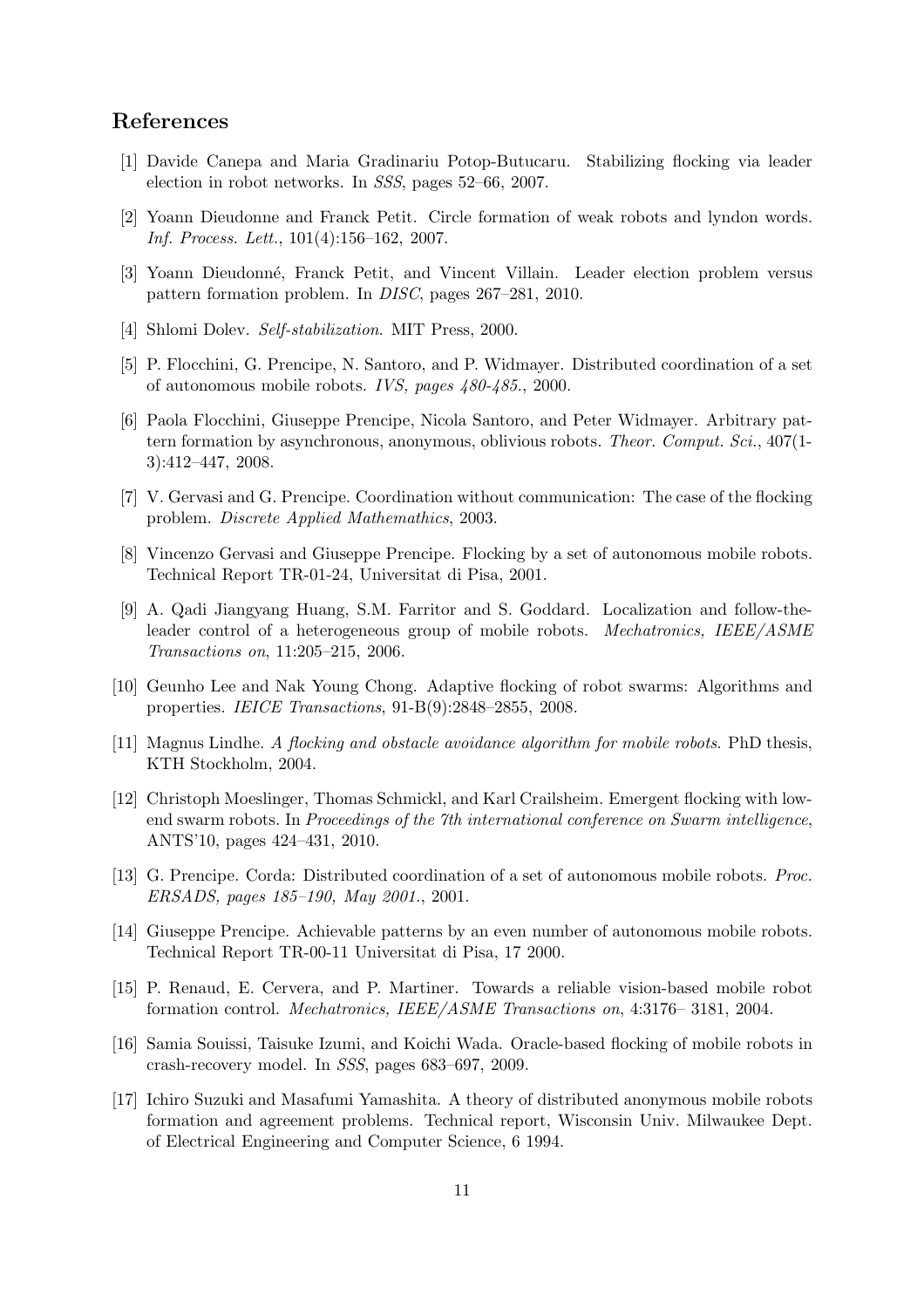- <span id="page-13-0"></span>[18] Ichiro Suzuki and Masafumi Yamashita. Distributed anonymous mobile robots—formation and agreement problems. Proceedings of the 3rd International Colloquium on Structural Information and Communication Complexity (SIROCCO '96), Siena, Italy, June 1996., 1996.
- [19] Ichiro Suzuki and Masafumi Yamashita. Distributed anonymous mobile robots: Formation of geometric patterns. SIAM Journal on Computing, 28(4):1347–1363, 1999.
- [20] Yan Yang, Samia Souissi, Xavier Défago, and Makoto Takizawa. Fault-tolerant flocking for a group of autonomous mobile robots. Journal of Systems and Software, 84(1):29–36, 2011.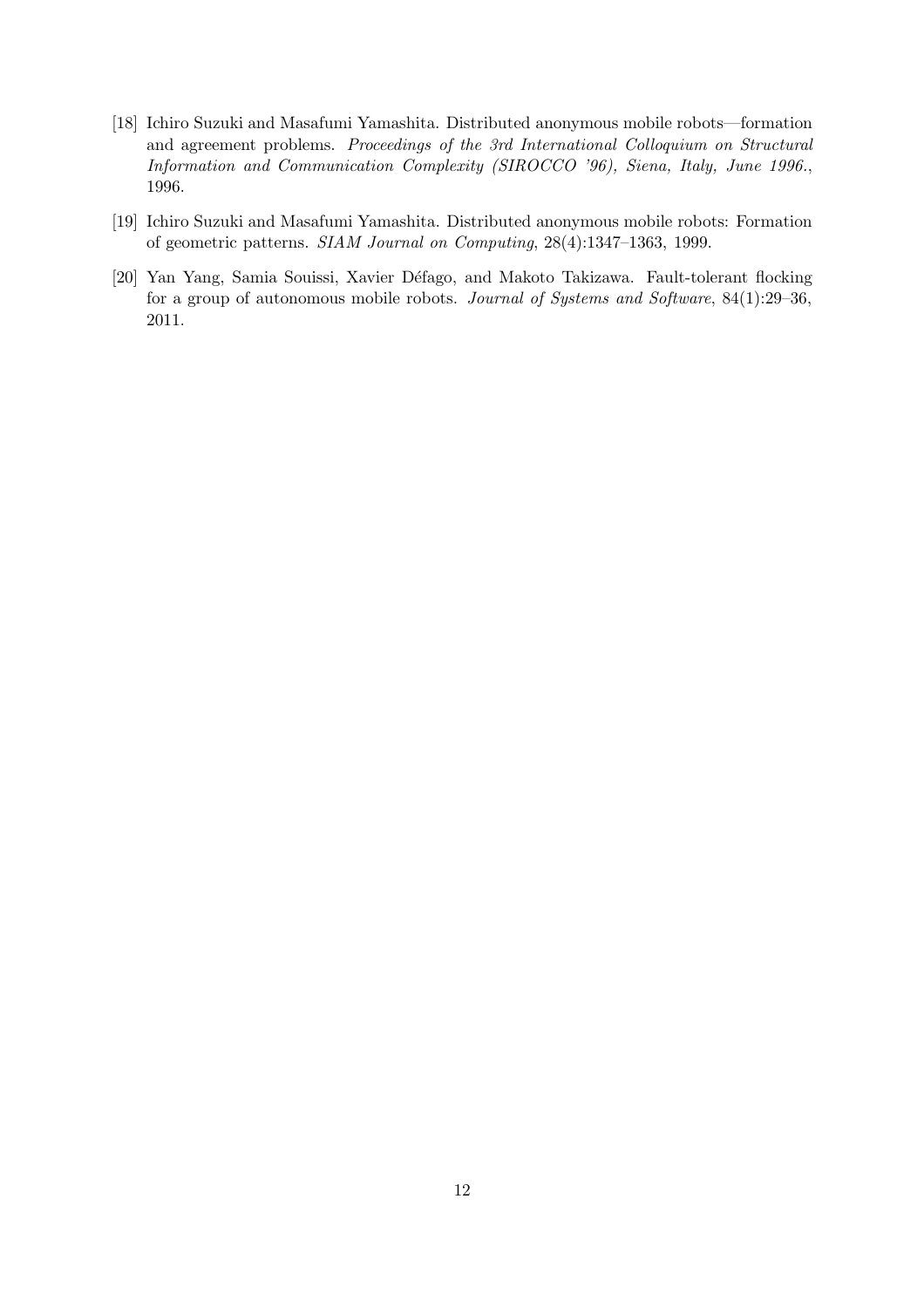## <span id="page-14-0"></span>8 Appendix

## 9 Setting up a common coordinate system

The construction of a common coordinate system is built gradually. First, robots agree on one axis, then they agree on the second axis.

#### 9.1 Agreement on the first axis

One axis is defined by two distinct points. In order to get two common points, robots move in order to distinguish an unique couple. The algorithm idea is very simple: robots compute the barycentre of their convex hull. The furtherest robots with respect to the barycentre (if their number is greater than two) probabilistically moves further from the barycentre along the line defined by themselves and the barycentre.

#### Functions:

 $Far$ (myself) returns true if  $\exists r_i, d(myself, r_i) \geq d(r_w, r_k) \forall w, k$  robots Procedure:  $FarRobots()$  returns the set of robots, r,  $Far(r)=true$ }

- 1) Compute the distance  $d(myself, r_i)$  between myself and each robot  $r_i$ ,
- 2) FarRobots()
- 3) if  $(myself ∈ FarRobots ∧ ∥ FarRobots || > 2)$ 
	- then { compute the baricentrum of FarRobots() move away from the barycentre with probability  $p > 0$  of a distance  $d$ -myself  $\cdot p$ }

Algorithm 9.1: Robot Separation executed by robot myself

**Definition 6** Two robots  $r_i$  and  $r_j$  belong to the set of the **Far Robots** if  $dist(i, j) \geq dist(w, k)$  $\forall$  w, k robots in the system.

**Definition 7 (legitimate configuration)** A legitimate configuration for Algorithm 9.1 is a configuration with only two Far Robots.

Lemma 6 Starting from a configuration with more than two robots belonging to the set Far Robots, the system executing Algorithm 9.1 converges to a legitimate configuration (see Definition 7) with high probability.

The proof follows the same lines as the leader election proof in [\[1\]](#page-12-0).

#### 9.2 Agreement on the second axis

The construction of this second axis is conditioned by the existence of two unique nodes. We chose these two nodes as follows: one is the centre of smallest enclosing circle while the second one is given by any leader election algorithm. Several papers discuss the election of a leader. In [\[1](#page-12-0)] the authors prove the impossibility of deterministically electing a leader without additional assumptions and propose probabilistic solutions. In[[2](#page-12-0)] discuss the conditions to deterministically elect a leader.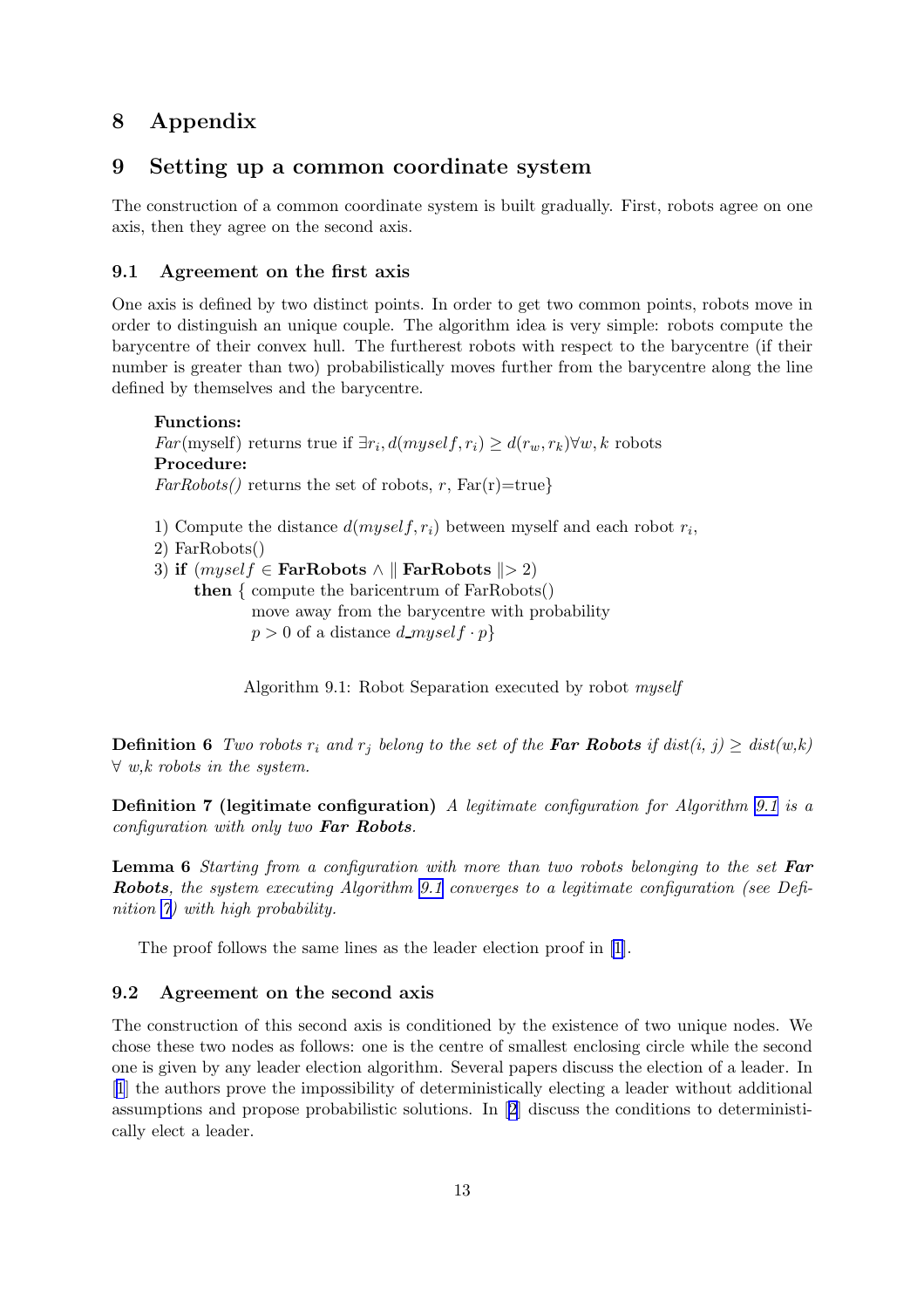#### 9.3 Axis orientation and head emergence

The following strategy, referred as Algorithm 9.3 allows the alignment of points computed with Algorithm [9.1](#page-14-0) with respect to the centre of the smallest enclosing circle and the leader. Once the alignment performed this first axis can be easily oriented using the position of the leader.

#### Functions:

 $Lined(A,B,C)$  returns true is the three points form a line.  $Lined(A, B, C, D)$  returns true is the four points form a line.  $choose(FarRobots)$  returns one between the Far robots: the far robot with bigger value of y or a bigger value of x, in case y values are equal

*Note*: We will call the two far robots  $R_A$  and  $R_B$  only to the sake of precision in the algorithm description. While executing the algorithm robots make no distinction between them.

- 1)if  $(R \in Far \; Roberts \;and \;R \;not \;on \;the \;SEC)$ then move to the SEC.
- 2) if  $(\neg Linear(R_A, R_B, Leader, O))$
- 3) if  $(\neg Linear(R_A, Leader, O)$  and  $\neg Linear(R_B, Leader, O)$  and  $R = Leader$ then move towards  $OX, X = choose(FarRobots)$  at a distance  $dist(Leader, O)$ .
- 4) if  $(Lined(R_A, Leader, O)$  and  $\neg Linear(R_B, Leader, O)$  and  $R = R_B$ then move towards  $R_{A}$ Leader ∩ SEC.

In the sequel we will call  $R1$  the  $Far \, Robot$  closest to Leader and  $R2$  the other one.

Algorithm 9.2: Alignment algorithm executed by robot R

The first operation is to make sure that the two elected Far Robots are on the SEC. Otherwise, they move to the SEC (smallest enclosing circle).

If the leader is not aligned with the other two robots then it will choose between the two robots belonging to the Far Robots the one with a bigger value of  $x$ . In case of symmetry, a bigger value of  $y$ . Then, it will move toward the intersection of the radius of that robot and the circumference with center in O (the center of the  $SEC)$  and radius equals to  $dist(O, Leader)$ . Finally, the robot not chosen by the Leader (referred in the algorithm is  $R_B$ ) will align with the other two robots.  $R_B$  moves only when the Leader is aligned with the other robot. That is, when one of the two Far robots, sees that the Leader is lined up with the other  $Far$  robot and  $O$ , then it moves following the  $SEC$  until it form a line with the Leader, the center of the SEC and the other robot in Far Robots. Recall that the two Far robots moved previously to the SEC.

For now on, the Far Robots nearest to the Leader will be referred as  $R1$  (Reference 1) and the other one R2.

Lemma 7 During its movement, R2, will never collide with another robot.

**Proof:** Assume R2 collides with a robot R3. R3 will belong to the *SEC* and it will be closer than R2 to the point at the end of the diameter of the R1, so the the angle  $\alpha_3$  between diameter of R1 and  $\overline{R1R3}$  will be smaller than the angle  $\alpha_2$  between diameter of R1 and  $\overline{R1R2}$ . But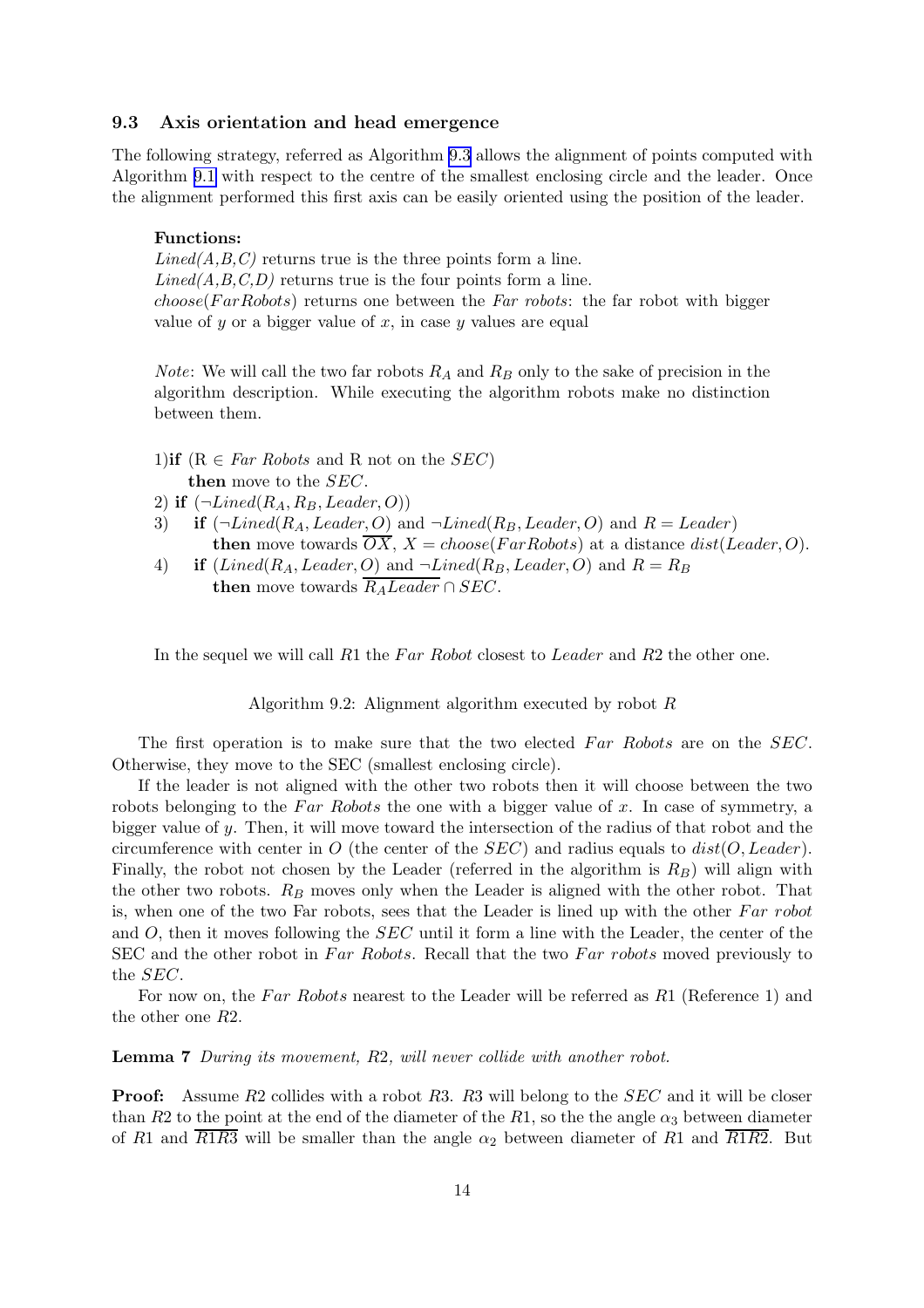<span id="page-16-0"></span>distance(R1, R2) is equal to diameter  $\cos(\alpha_2)$  that is smaller than diameter  $\cos(\alpha_3)$ . It follows that  $R3$  will be farther than  $R2$  with respect to the  $R1$  position which contradicts the hypothesis  $(R_2$  is the furthest robots with respect to  $R_1$ ).

## 10 Bootstraping the flocking pattern

In this section we execute a pre-processing that prepares the set up of the flocking pattern used further by the flocking algorithm. We build on top of the algorithms described in the previous section. The pattern includes three robots used as references (called Leader, R1 and R2) and other n-3 robots that can be placed in any shape.

The bootstraping process takes two phases. First, all robots but the leader will be placed on the smallest enclosing circle. Then, the robots on the SEC but R1 will be placed on the semi-circle not occupied by the leader.

#### 10.1 Phase 1: Placement on the Smallest Enclosing Cercle

The idea of the algorithm proosed as Algorithm [10.1](#page-17-0) is very simple. First, the robots closest to the boundaries of the smallest enclosing circle are placed. Than recursivelly the other robots. The algorithm avoids collisions and ensures that robots preserve the referenced (e.g. Leader, R1 and R2) computed in the previous section.

**Definition 8** Let FreeToMove be the set of robots without robots between themselves and the SEC (including the border) along the radius passing through them, and that does not belong to the SEC.

Definition 9 Let AlreadyPlaced be the set of the robots belonging to the border of the SEC.

Definition 10 A legitimate configuration for Algorithm [10.1](#page-17-0) is a configuration where all robots but the leader are in the set AlreadyPlaced.

Note that the algorithm does not change the leader position neither the position of AlreadyPlaced nodes (R1 and R2 belong to the set of the *AlreadyPlaced*). Moreover, there is no node behind the leader and sharing the same radius as the leader. Otherwise this node will be the closest to the center of the SEC.

Lemma 8 Algorithm [10.1](#page-17-0) is silent.

Proof: The leader does not change its position and once all robots but the leader are in the set AlreadyPlaced no robot can execute its actions so the algorithm is silent.

**Lemma 9** If two robots  $r_i$  and  $r_j$  belong to the set FreeToMove, than their final position will be different.

**Proof:** If there are no robots between  $r_i$  and the *SEC* along *radius<sub>i</sub>* and there are no robots between  $r_j$  and the *SEC* along *radius<sub>i</sub>* than *radius<sub>i</sub>* and *radius<sub>i</sub>* must be different. To different radius correspond different positions on the SEC so  $r_i$  and  $r_j$ , thanks to Rule 1, will be placed on different positions.

Lemma 10 A robot always moves towards a free position on the SEC.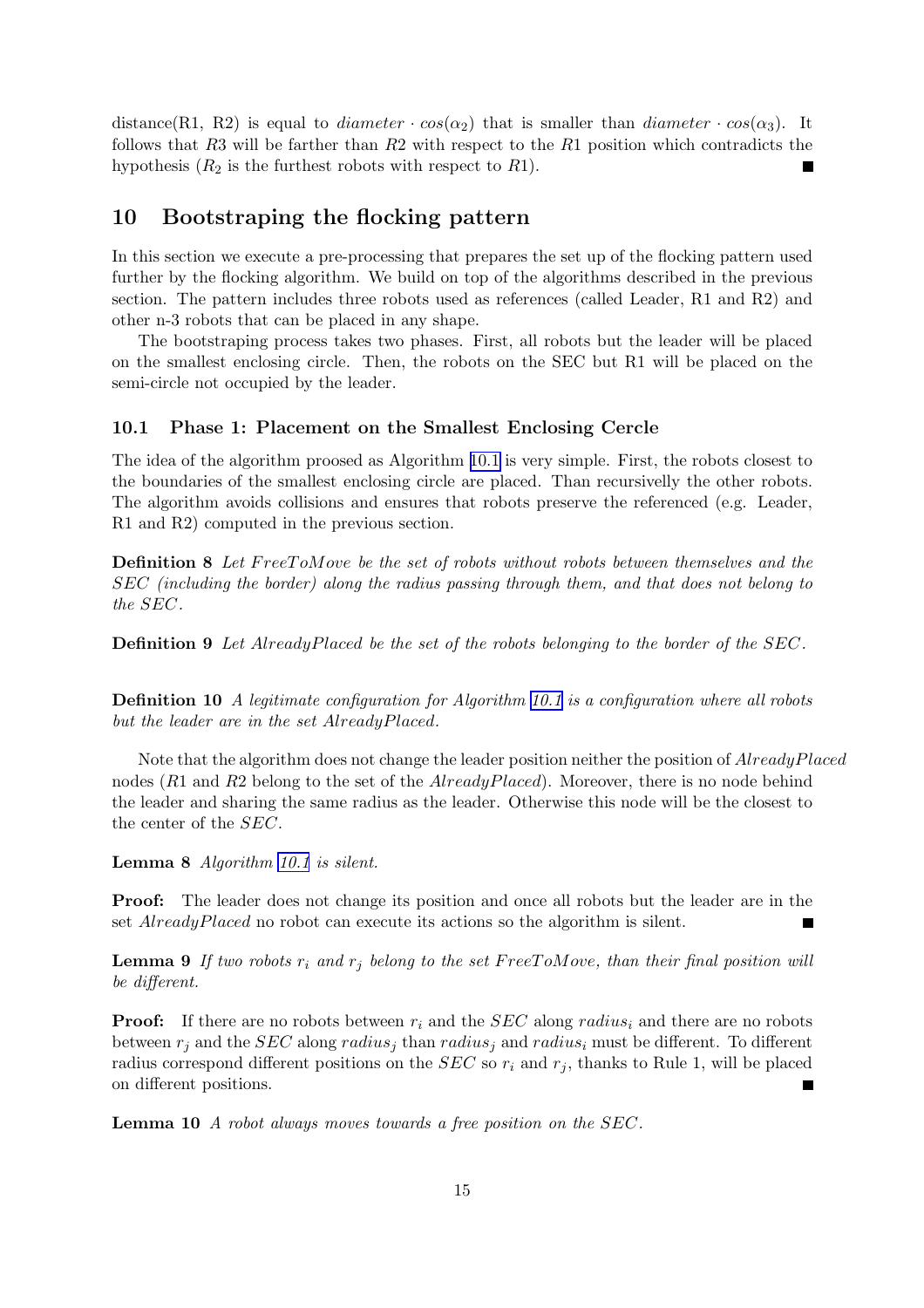#### <span id="page-17-0"></span>Preprocessing:

 $\forall r_i$  compute the value of the radius passing through  $r_i$ . Let  $rad_{r_i}$  be the value of the angle between my radius  $(rad_{myself} = 0)$  and the radius of robot  $r_i$ , in clockwise direction (note that clockwise depends only on the coordinate system of each robot)  $\forall r_i$  compute the value of  $dist_{r_i}$ , distance of the robot  $r_i$  to the border of the smallest enclosing circle (SEC)

#### Predicates:

Leader(myself)  $\equiv \forall r_i$  with  $i \neq myself$ , dist<sub>i</sub> < dist<sub>myself</sub>

#### Functions:

 $OccupiedPosition(rad_{myself})$  : returns  $r_i, i \neq myself, dist_{r_i} = 0$  and  $rad_{r_i} =$  $rad_{myself}$  otherwise  $\perp$ 

 $NextToMove: returns the set of closest robots r to the SEC with  $dist_r \neq 0$$ 

1) if  $\neg Leader(myself) \wedge myself \in FreeToMove$ then { move to *SEC* with distance  $dist_{myself}$ } 2) if  $(\neg Leader(myself) \land (myself \in NextToMove) \land (FreeToMove = \emptyset) \land$  $(OccupiedPosition(rad_{myself}) \neq \bot)$ ) then { Move to the first quarter point of the arch between robot

OccupiedPosition(rad<sub>myself</sub>) and robot  $r_j$  belonging to the *SEC* such that rad<sub>j</sub> is minimum.}

Algorithm 10.1: Placement executed by robot  $my\_self$ 

**Proof:** Rule 1 moves robots in the set  $FreeToMove$ . By definition these robots move only on free positions on the SEC.

Some robots not in the set  $FreeToMove$  are allowed to move only when the set  $FreeToMove$ is empty and they are in the set NextToMove. Let  $r_i$  and  $r_j$  be such robots.  $r_i$  and  $r_j$  are enabled for the Rule 2 and move towards the quarter point of the arc between the robot  $r_{ii}$ (and  $r_{jj}$ ) and their next robot on the border of *SEC*. The worst case is if  $r_i$  and  $r_j$  can move together and their own system of coordinate is such that the next robot for  $r_i$  is  $r_{jj}$  and the next for  $r_{ij}$  is  $r_{ii}$  (see Figure [5\)](#page-18-0).

Firstly we can notice that the arc between the two robots is free before their movement ( otherwise  $r_i$  would not be the next one of  $r_{ii}$  and vice versa). Moreover, the sector between  $r_{ij}$  and  $r_{ii}$  is free. Assume a robot exists in that area. Following Rule 2 it must go towards SEC before  $r_i$  moves and hence becoming the next robot of the SEC after  $r_{ii}$ . Now  $r_i$  and  $r_j$ can move freely in this sector, the only problem can be due to a reciprocal collision. But, since  $r_i$  and  $r_j$  can move only in the first quarter of their area, starting from an opposite side (the  $K$  zones of Figure 2), then they cannot collide. If instead one of the robots cannot reach the quarter point in one move (due to scheduler interference), at its next schedule it will still verify the conditions of Rule 1, so it will move to the SEC following this same rule.  $\blacksquare$ 

Lemma 11 Algorithm 10.1 is collisions free (two robots never move towards the same free position).

**Proof:** Firstly if two robots  $r_i$  and  $r_j$  start at different distances from the SEC, only the one closest to SEC can move. The other one must wait until the former reaches the circumference.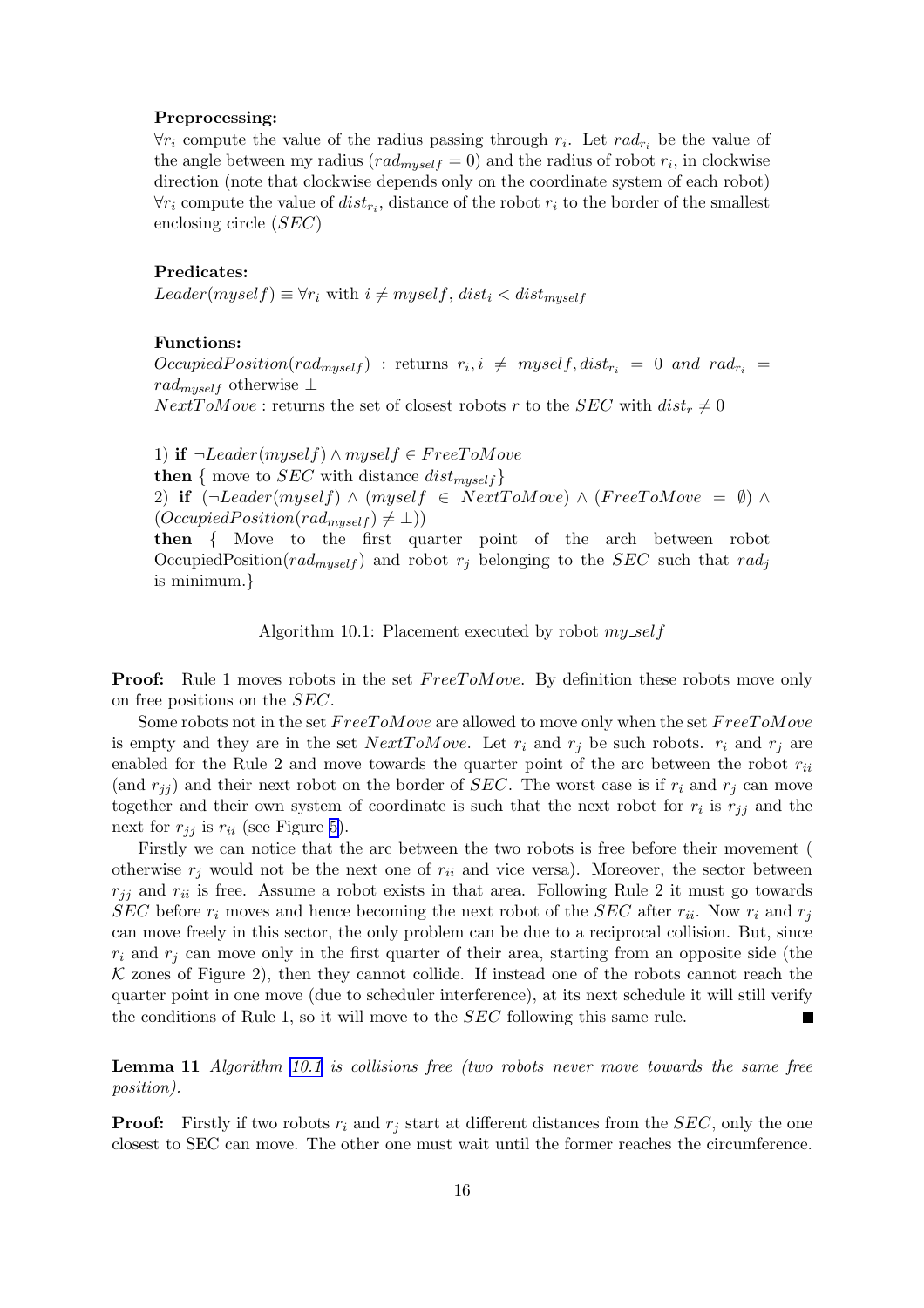<span id="page-18-0"></span>

Figure 5:

If the two robots  $r_i$  and  $r_j$  have the same distance with respect to the SEC, than they may move at the same time. If they are enabled for the Rule 1 then they never collide since they will reach different positions on the *SEC* moving along their respective radius which are different (Lemma [9\)](#page-16-0). If both  $r_i$  and  $r_j$  are enabled for Rule 2 then both robots must move towards the quarter point between the robot  $r_p$  on SEC belonging to its radius and the next robot  $r_{Pnext}$ on the SEC in their own clockwise direction.

Following Lemma [10](#page-16-0) the sector between  $r_p$  and  $r_{P \text{next}}$  is free from other robots and a robot can move only inside the zone K (see Figure 5). Since  $r_i$  and  $r_j$  do not belong to the same radius so  $r_{p_i} \neq r_{p_j}$  and  $r_{Pnext_i} \neq r_{Pnext_j}$ . So the two K zone where  $r_i$  and  $r_j$  can move have no intersection. It follows,  $r_i$  never reaches  $r_{P\text{next}_i}$ .

Overall  $r_i$  and  $r_j$  will never reach the same final position nor meet on the way to their respective final positions.

#### **Lemma 12** Algorithm [10.1](#page-17-0) converges in  $O(n)$  steps to a legitimate configuration.

**Proof:** Rule 1 allows only robots in  $FreeToMove$  to move to the SEC. Thanks to Rule 2 all robots that don't belong to this set must wait until that it is empty. Once this set is empty, robots, excepted the leader, that are not on the SEC can execute the Rule 2. This rule is such that it can be executed only by the set of robots i with  $min(dist_i)$  and  $dist_i \neq 0$ . Now these robots can move towards the middle point of the arc of SEC between the robot on SEC belonging to its radius and the next robot on the SEC in clockwise direction. Once these robots have arrived on the *SEC* and their corresponding  $dist = 0$ , other robots can satisfy Rule 2 and move to the SEC. This process will be iterate until all the robots except the Leader are on the SEC. Following Lemma [11](#page-17-0) robots do not collide and no robot obstructs the trajectory of other robots.

П

In the worst case the algorithm converges in  $O(n)$  steps.

#### 10.2 Phase 2: Setting the circular flocking configuration

This phase is a pre-processing phase for forming the final motion pattern. Starting from the final configuration of Algorithm [10.1](#page-17-0) the curent phase reaches a circular flocking configuration as shown in Figure [6.](#page-19-0) The circular shape has the following caracteristics: Leader is inside the SEC (the one computed by Algorithm [10.1](#page-17-0)) and all the other robots are disposed on the SEC border. These robots are placed as follows: R1 is in the position  $SEC \cap [O, Leader)$  and R2 is on the opposite side of the SEC. The other robots are disposed on the quarter of circle around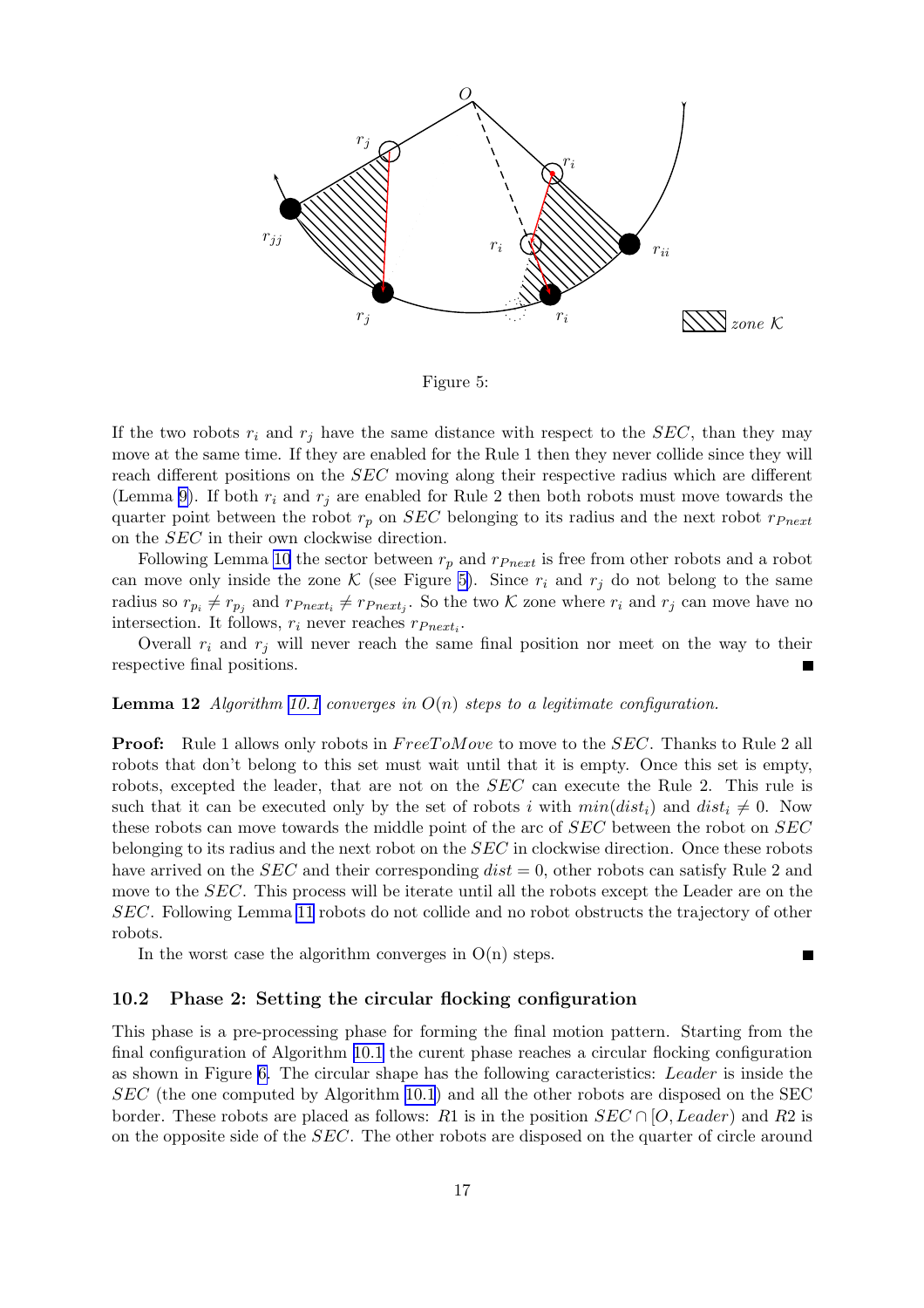<span id="page-19-0"></span>R2. In the following this configuration will be referred as *circular flocking configuration* (see Figure 6 for a nine robots example).



Figure 6: Circular flocking configuration

In order to construct the circular flocking configuration we introduce the concept of oriented configuration:

Definition 11 (oriented circular configuration) A configuration is called circular oriented if the following conditions hold:

- 1. All robots are at distinct positions on the SEC , except only one of them, called Leader, located inside SEC ;
- 2. Leader is not located at the center of SEC;
- 3. Two robots, named R1 and R2, form with Leader and O (the center of the SEC) a line;

Note that the output of Algorithm [10.1](#page-17-0) satisfies point 1 of the definition above. Note also that the alignment of the references phase supply the point 2 and 3 of the definition above.

Algorithm [10.2](#page-20-0) below started in an oriented configuration eventually converges to a circular flocking configuration.

The algorithm makes use of the following function:  $FinalPositions(SEC, R1, R2)$  which returns, when invoked by a robot, the set of positions in the circular flocking configuration with respect to  $SEC$  and to the points R1 and R2. R1 is the robot on the intersection between the segment  $[O, Leader)$  and the circle *SEC*.  $R2$  is the robot on the intersection between the diameter of SEC passing through R1 and the center of SEC. To calculate the position of the other robots, we split the circumference in two parts, taking  $R1$  and  $R2$  as terminal points. Each robot counts how many robots are in its semi-circumference, so it will create, in the first quarter closest to  $R2$ , as many equidistant final positions as many robots are (considering that the last position is already occupied by  $R2$ ). The order of these positions is given from the closest to R1, to the furthest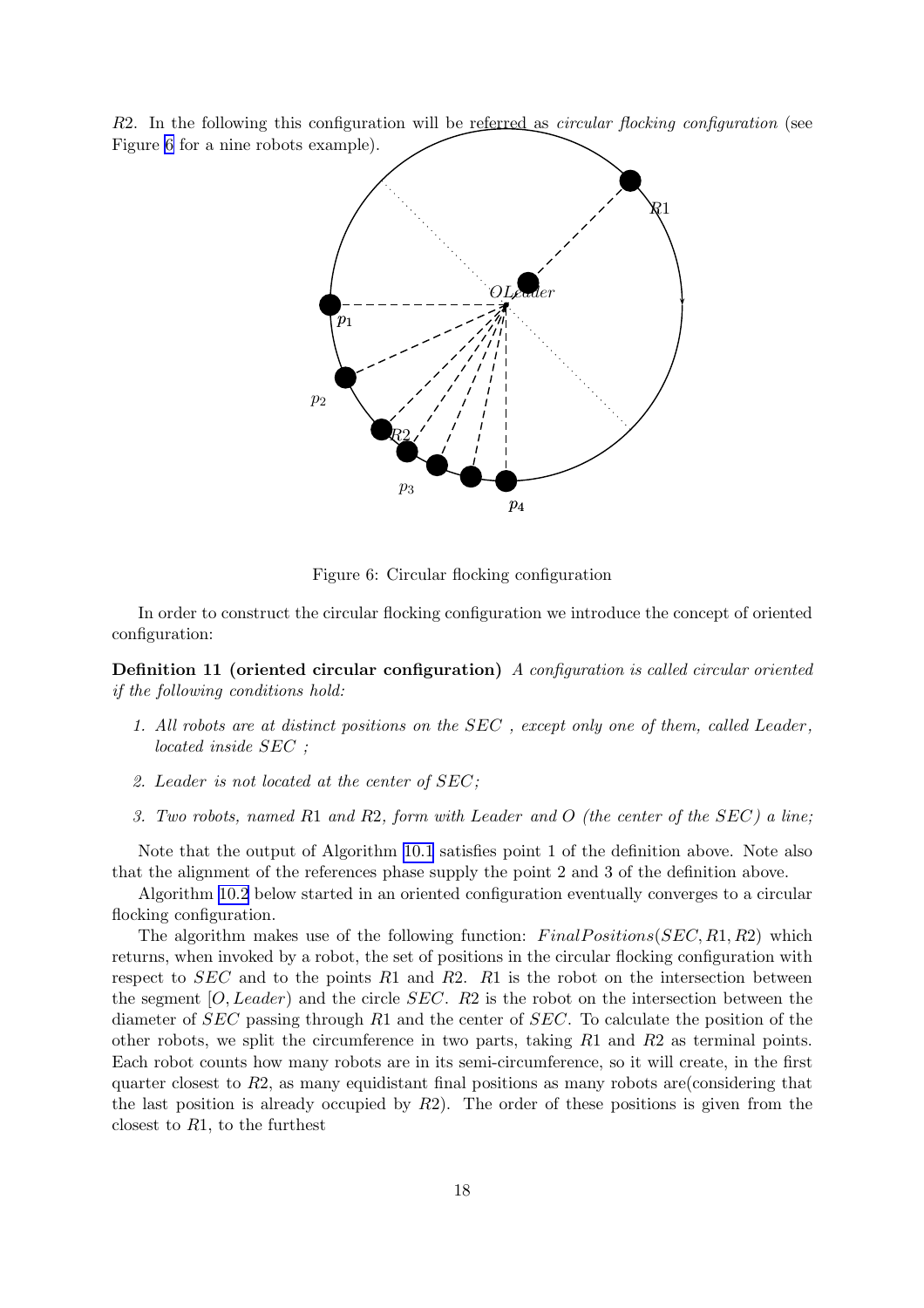<span id="page-20-0"></span>Functions:

 $get_number(myself)$  returns the number of robots between myself and position  $p_1$  (including robot myself) clockwise  $get\_position(myself)$  returns the position  $get_number(myself)$ in  $FinalPositions(SEC, p_1)$  $FreeToMove(myself)$  returns true if there are no robots between  $myself$ and  $get\_position(myself)$ 

Motion Rule:

if FreeToMove(myself) then move to get position(myself)

Algorithm 10.2: Setting the motion formation executed by robot myself

The idea of the algorithm is as follows. Robots started in an oriented configuration reach their final positions in the circular flocking configuration. If a robot is blocked by some other robots than it waits until all these robots are placed in their final positions.

Lemma 13 In a system with n robots, Algorithm 10.2 started in an oriented configuration converges in  $O(n)$  steps to a configuration where all robots reached their final positions computed via FinalPositions function.

**Proof:** For this proof we can consider only one semi-circumference, the behavior of the other one will be totally symmetric to the former. Let  $p_1, \ldots, p_n$  be the robots' final positions returned by  $FinalPositions(SEC, R1, R2)$  and let  $r_1, \ldots, r_n$  be the set of robots to be placed. Assume the worst initial configuration: no robot is placed in its final position Let denote by  $L$  the segment defined by the robots which are not placed in their final positions. The initial length of L is n. The robots  $r_1$  (the first robot in L) can freely move to its final position  $p_1$ . Once this robot is placed the length of segment L becomes  $n-1$ . One of the new ends of L can be placed to its final position. Assume the contrary. All robots are blocked. So, there is a waiting chain such that  $r_2 \to r_3 \to \ldots \to r_n$  or  $r_n \to \ldots r_2$ . Since the chain is finite and not cyclic (due to the total order) one of the ends of the chain can move  $(r_2 \text{ or } r_n)$ . After this robot moves the length of the segment L decreases. Eventually, all robots in L finish in their final positions. In the worst case, the algorithm converges in  $O(n)$  steps.

## 11 Flocking Pattern

In the following we describe the pattern the robots can form.

**Definition 12 (Pattern)** A pattern  $P = \{p_1, p_2, \dots, p_{n-3}, p_o, p_{R2}\}\$ is the set of point given in input to the robots. It has two distinguished points  $p_0$  and  $p_{R2}$ . We call the two distinguished points the Anchor Bolts of the pattern, that will correspond to the position of robots R2 and to the point  $(O, dist(Leader, O))$  of the common coordinate system.

First, all robots but the *references* hook the pattern, eventually scale and rotate it, to R2 and to the point  $(O, dist(Leader, O))$ . Then they associate to each robot a position in the pattern. Algorithm [11.1](#page-21-0) ensures that each robot goes to its position without colliding with other robots. Several definitions are needed.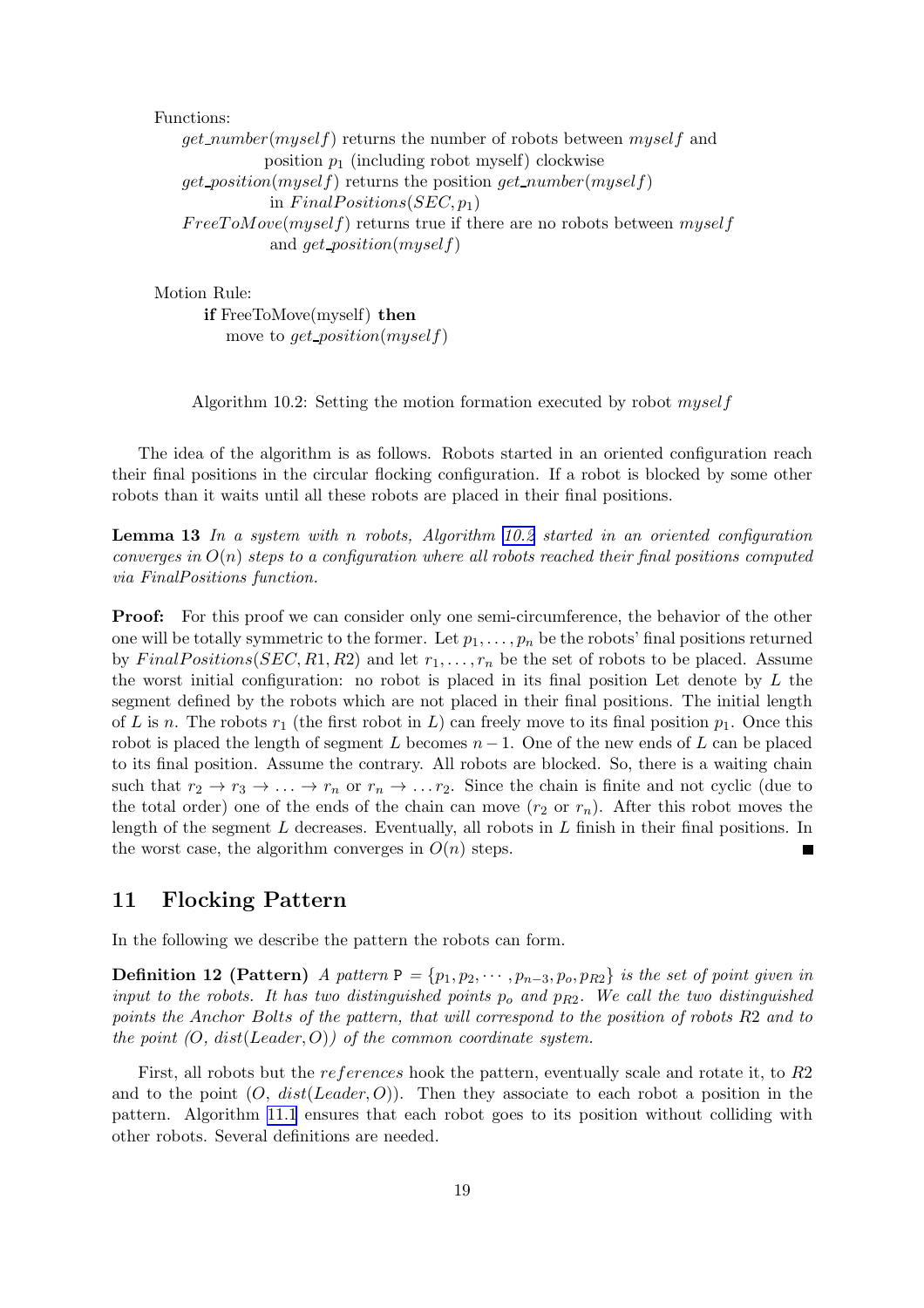<span id="page-21-0"></span>**Definition 13** A robot  $r_i$  belongs to the set Free Robot if  $r_i \neq p_i$ .

**Definition 14** A position  $p_i$  belongs to the set Free Position if  $r_i \neq p_i$ .

Functions:

Trajectory<sub>i</sub>: the segment that joins  $r_i$  to  $p_i$  $Next(P_i, P_j):$  returns true if  $x_{P_i} < x_{P_j}$  or, if  $(x_{P_i} = x_{P_j})$  and  $y_{P_i} < y_{P_j}$ ; otherwise returns false We can also say  $P_i$  has  $P_j$  as Next robot(position)

Assignments to all the Free Robots but the references and to all  $FreePosition \neq p_L$ but the anchorbolts of a sequential number from the robot (position) with the smaller value of  $x$  to the bigger. If two or more robots have the same  $x$  value, then consider their  $y$  value.

```
1) for (all r_i \neq r_{me})
        If (p_{me} \in Trajectory_i)then Exit;
2) if (Next(p_{me}, r_{me}))If (Next(r_{me-1}, p_{me}))then (move along the Trajectory<sub>me</sub> until x_{me-1} + \varepsilon);
      Else (move to p_{me})
   If (Next(r_{me}, p_{me}))If (Next(r_{me+1}, p_{me}))then (move along the Trajectory<sub>me</sub> until x_{me+1} - \varepsilon);
      Else (move to p_{me})
```
Algorithm 11.1: Pattern Formation executed by robot "me"

**Definition 15 (DeadLock)** A Deadlock configuration is a configuration where each robot is blocked by another robot.

Note that: 1) Following Rule 1 a Deadlock arrives if there exists a robot i on each trajectory.  $\forall i \neq j$  and 2) Following Rule 2 a Deadlock can occur if all the robots have a Next robot.

In the following we prove that none of these two conditions are satisfied.

Lemma 14 No deadlock configuration is reached.

**Proof:** In the following we prove that none of the two deadlock conditions are satisfied.

Assume that the three robots are in a DeadLock situation. We call these three robots  $r_1$ ,  $r_2$  and  $r_3$ . To these three robots will correspond three position  $p_1, p_2, p_3$ . Assume also that the following statements are true:  $Next(p_1, p_2)$  and  $Next(p_2, p_3)$ .

If DeadLock then:  $p_1 \in Trajectories$  and  $p_2 \in Trajectories$  and  $p_3 \in Trajectories$ .

In the following we prove that none of the previous situations can happen. First assume Next( $r_2, p_2$ ) returns true<sup>2</sup>: If  $p_1 \in Trajectories_2$  then Next( $p_1, p_2$ ) returns true.

Let  $p_2$  on the Trajectory<sub>3</sub> then Next( $p_2, p_3$ ) returns true. If  $p_3 \in Trajectory_1$  then Next( $p_3, p_1$ ) returns true which contradicts the hypothesis Next( $p_1, p_3$ ).

<sup>&</sup>lt;sup>2</sup>The case Next( $p_2,r_2$ ) is totally symmetric